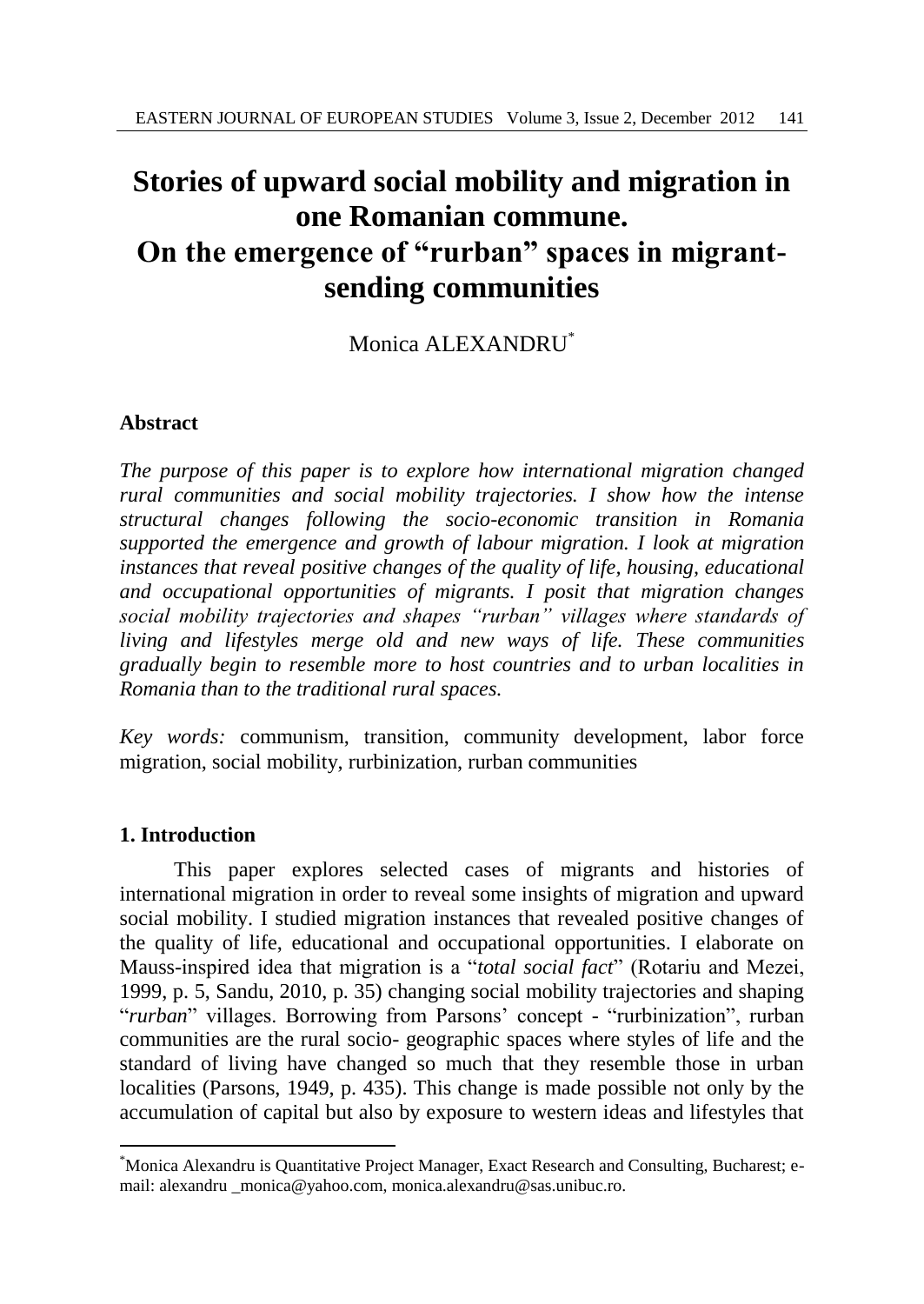eventually build new mindsets. It is actually the consequence of a transnational life implying living in "social fields that cross geographic, cultural, and political borders" (Basch Glick Schiller and Blanc-Szanton 1994, p. 6).

This paper is organized as follows: after the introduction, I have included a theoretical section and the methodological approach. The next chapter presents the community profile. To continue, I have selected two stories of upward social mobility: the first refers to housing improvements and the emergence of the Italian/ new neighborhood in the commune and the latter is the story of a young girl who first worked abroad when she was still underage. I have chosen her case to illustrate an example of what may soon be a new generation of migrants. The last chapter is an excerpt from my field journal, including some thoughts related to my research in Icuşeşti commune.

The Occidental Mirage has long fascinated many Europeans living behind the Iron Curtain. In Romania, some people had been hoping for a chance to leave the country long before the fall of the communist regime that strictly supervised migration. A few were secretly listening to foreign radio stations such as Voice of America or Radio Free Europe and plotting to flee the severe economic deprivation. Soon after the fall of communism the opening of the borders made it possible for many to overcome the difficult transition process and to experience the much desired Western life. For the past decade, Italy and Spain have been the main destination countries for the labor migrants, accounting for more than 70% of the Romanian presence abroad  $(Sandu, 2009)^1$ . In 2011, approximately 10% of the Romanian population was working abroad  $(\sim$ 2-2.5 million migrants) (IMAS,  $2011$ )<sup>2</sup>. In April 2011, 20% of all Romanians stated that at least one household member was working abroad and 66% noted to have had a migrant relative (*ibid*). At the same time, as much as 90% of all Romanians had a positive opinion of their fellow citizens working abroad (*id.*). For the last two decades, in Romania, migration has gradually become part of the everyday family life, the topic of newspapers, politics, opinion polls and statistics.

International migration has been closely linked with the transition process in Romania. Some of the first migrants have been commuters, laid off industrial workers or former internal migrants whose lifestyle, social and economic status has been significantly changed by migration. Many workers lost their jobs when large enterprises were restructured and construction sites closed. The drop in the number of employees by almost 50% in the last 20 years is one of the clearest figures evidencing the impact of transition. "A brief assessment of the economic environment shortly after the 1989 Revolution against the communist regime would reveal among costs of the economic transition an approximately 100 EUR

l

<sup>&</sup>lt;sup>1</sup> Sandu estimates Romanian presence abroad to 2.8 million persons (Sandu, 2009).

<sup>&</sup>lt;sup>2</sup> Acknowledgments to IMAS Research Institute for the openness to support this study by including a migration section in the monthly omnibus survey.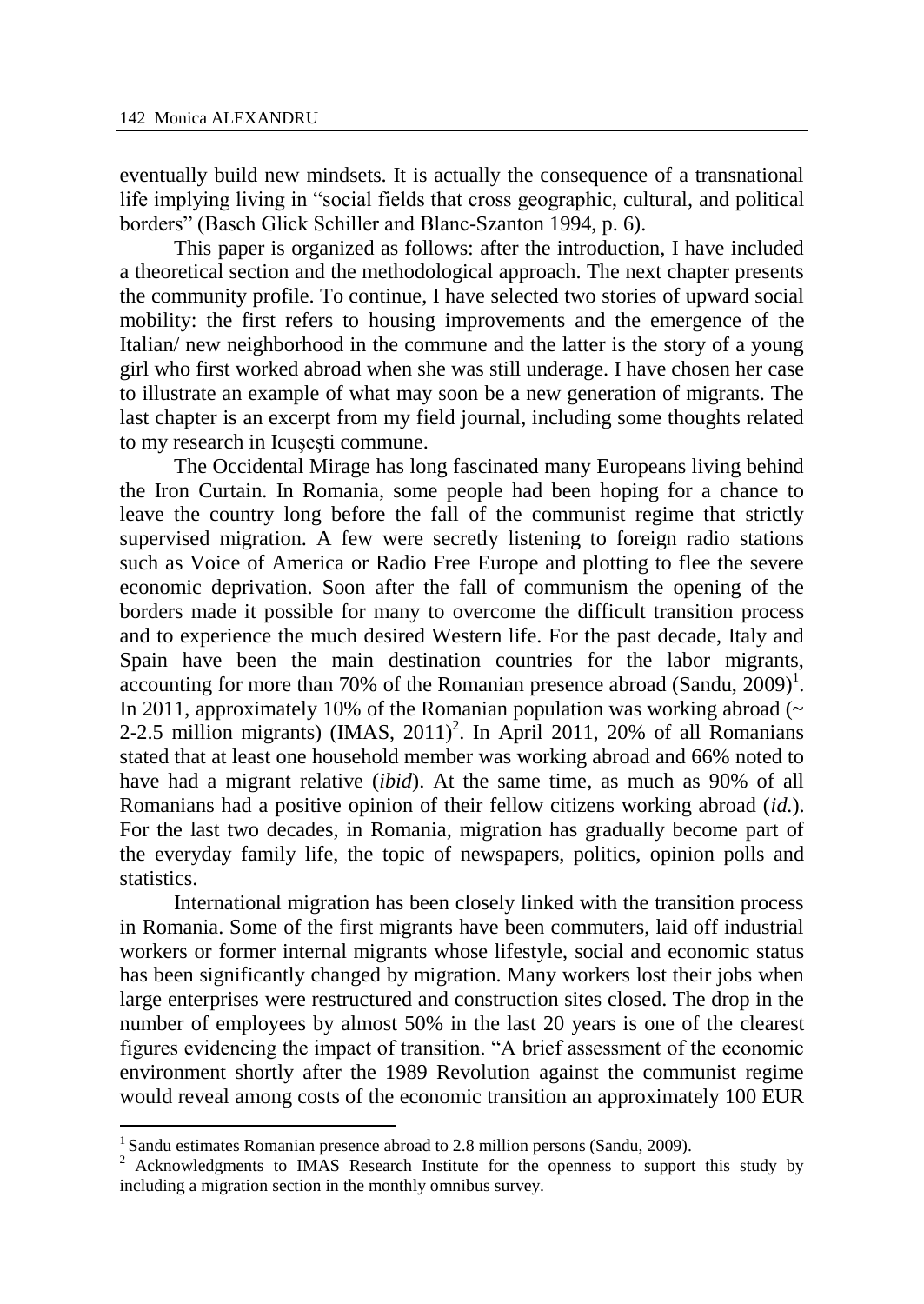gross medium salary in the early 90s, a GDP decline to -12.9% in 1992 and a 256.1% inflation rate in 1993. As economic distress and job insecurity became widespread, those whose social position deteriorated were among the first international migrants" (Alexandru, 2011). The issue of a large migration potential among the categories most affected by the long and frustrating transition to democratic capitalism is in line with other studies targeting the former communist space in Central and Eastern Europe such as the research of Okolski (2004) or Marokvasic (1999).

#### **2. Theoretical framework**

l

In Romania, during the first decade after the fall of communism, migration remained a somewhat silent social reality. Academic interest and policy oriented research have gradually begun to develop after 2000. Some studies are general assessments of migration, setting the benchmark for a new discipline in Romania: Diminescu and Lăzăroiu, 2002; Lazaroiu, 2003; Sandu, 2006). Others are in-depth explorations of selected subjects: network ties (Potot, 2000), transnationalism and transnational practices (Sandu, 2000; Cingolani, 2009), women migration (Castagnone, Eve, Petrillo, Piperno and Chaloff, 2007; Vlase, 2008), trafficking in human beings as failed circular migration (Lăzăroiu, 2002), return migration (Ambrosini, Karin, Giovanni and Radu, 2011), and remittances (Pop, 2006). The importance of studying social mobility in the context of migration is straightforward if we consider that the former is both a considerable motivational factor for migration and a consequence of this process. Although social mobility is generally included in Romanian international migration studies, there are few papers exploring this subject in particular<sup>3</sup>. An interesting understanding of migration and social mobility is included in a paper on internal migration in Romania. The author points that geographical mobility and occupational changes often involve "a change of the migrant's position in the social space" (Sandu, 1984, pp. 22-23). In fact, as Sandu notes, interpretations regarding migration ought to include social mobility (Sandu, 1984, p. 19). My understanding of social mobility in this study is in line with Sorokin's definition of the process referring to "[...] any transition of an individual or social object or value-anything that has been created or modified by human activity-from one social position to another" (Sorokin, 1959, p.133). The focus of this paper will be on changes of standards of living, housing, occupational, financial changes and human capital. Irrespectively of the changes involved, economic migration is ultimately the result between the various differences in the quality of life from one area to another, as Rotariu and Mezei (1999) emphasize. Migration is generally guided by the quest for a better life

<sup>&</sup>lt;sup>3</sup> In 2011 and 2012 I have published two other papers exploring some facets of migration and social mobility (Alexandru, 2011; Alexandru, 2012).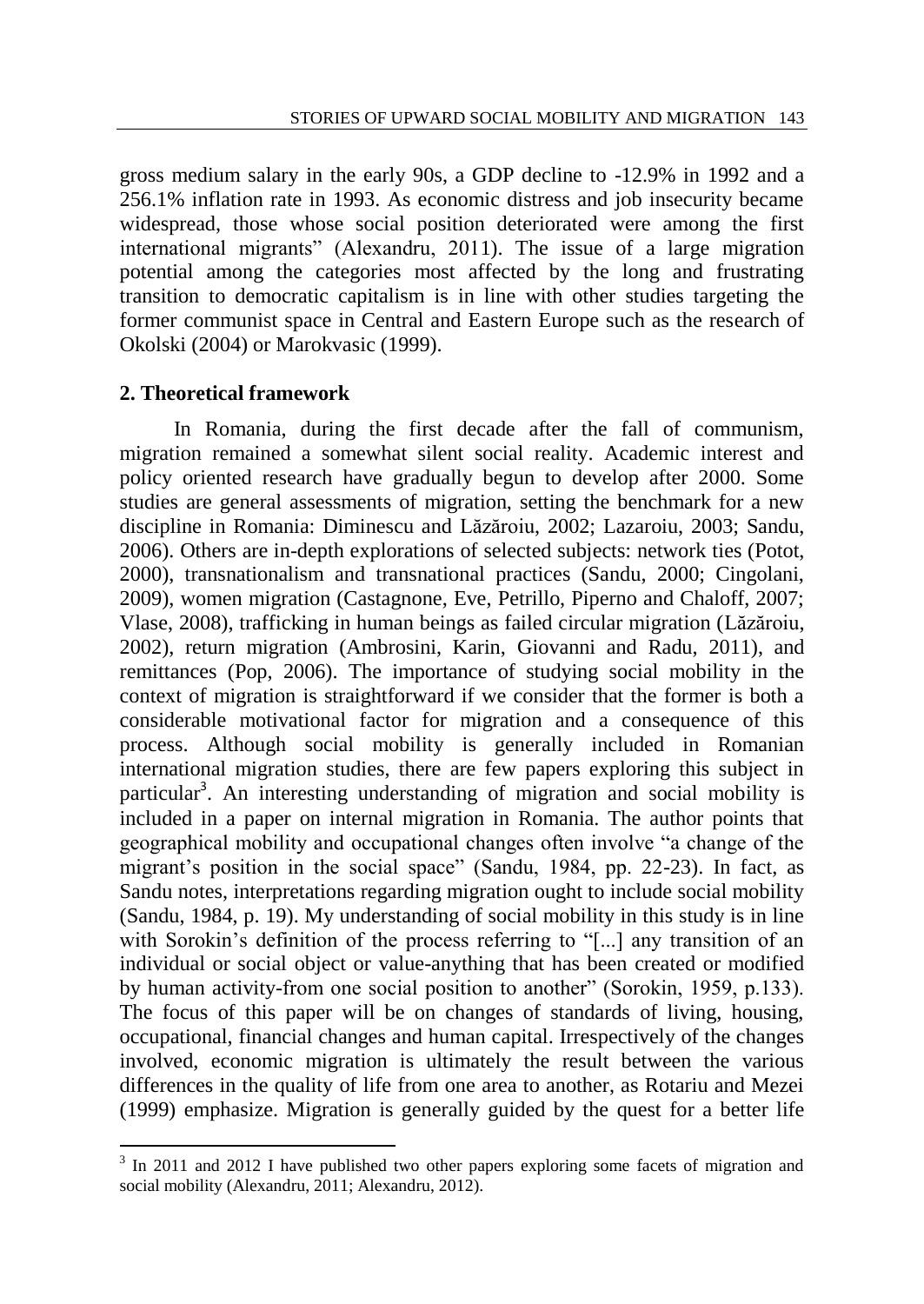l

which oftentimes means a better job  $(CURS, 2005)^4$ . According to macro theories such as neoclassical economics, dual labor market or world system theory, differences between capital rich states and poorer states as regards wealth or the structure of the labor market are the main drivers of migration (Massey, Arango, Hugo, Kouaouci, Pellegrino, Taylor, 1993; Skeldon, 1997; Stalker, 2001). It is these differences that allow the rapid accumulation of remittances and migration savings and upward social mobility in home countries. At the micro level one of the theories explaining migration causality– "the new economics of migration" (Stark and Bloom, 1985)– builds on concepts such as, family choice, risk diversification or relative deprivation, moving the focus from state actors to individual actors. According to the relative deprivation thesis, a person migrates "to change his relative position in one reference group, or to change his reference group" (*ibid,* p. 173).

In Romania, as international mobility developed, successful migrants and Western societies became reference groups for both intending and actual migrants. In migrant-sending villages, migrants' subjective status positions closely depend on the investment patterns of their peer internationally mobile villagers. Apart from their utility function, building tall houses or buying expensive cars with the money saved from migration is also the result of a relative self-evaluation of one's status. Frustration as regards individual accomplishments from migration may lead to strategies and investment patterns aimed at reaching a higher social status. As for the lifestyles allowed by the higher financial status of migrants and their families, its roots are in the host countries. Working "there" and envisaging a return "here" is probably what supported the emergence of "rurban" communities in Romania. The concept makes reference to Parson's observation on "rurbinization", a process describing how mechanization and land accumulation have gradually led to American farmers' turning their agricultural activity into small businesses and the adoption of an urban lifestyle (Parsons, 1949, p. 435). While my focus here will not be on farmers' agricultural practices as a drive for societal changes but on international migration, I chose Parson's concept of rurbinization as a label for the incorporation of urban lifestyles in rural areas. The key argumentation is that international migration brought shifts in the working habits, allowing significant accumulation of capital; this gain in financial capital, along with the exposure to western lifestyles lead to rapid and dramatic changes of the rural areas. Migrants are a distinct "status group" whose lifestyles and daily routines have been, at least at the beginning of the village migration history, rather inconsistent with the old rural everyday-living. Migration communities share lifestyles and residential configurations that are more related to host countries and urban living

<sup>&</sup>lt;sup>4</sup> In a survey conducted in 2005, 79% of the interviewed migrants stated to have left to work abroad in order o make more money and 45% noted that they wanted a better job (CURS, 2005).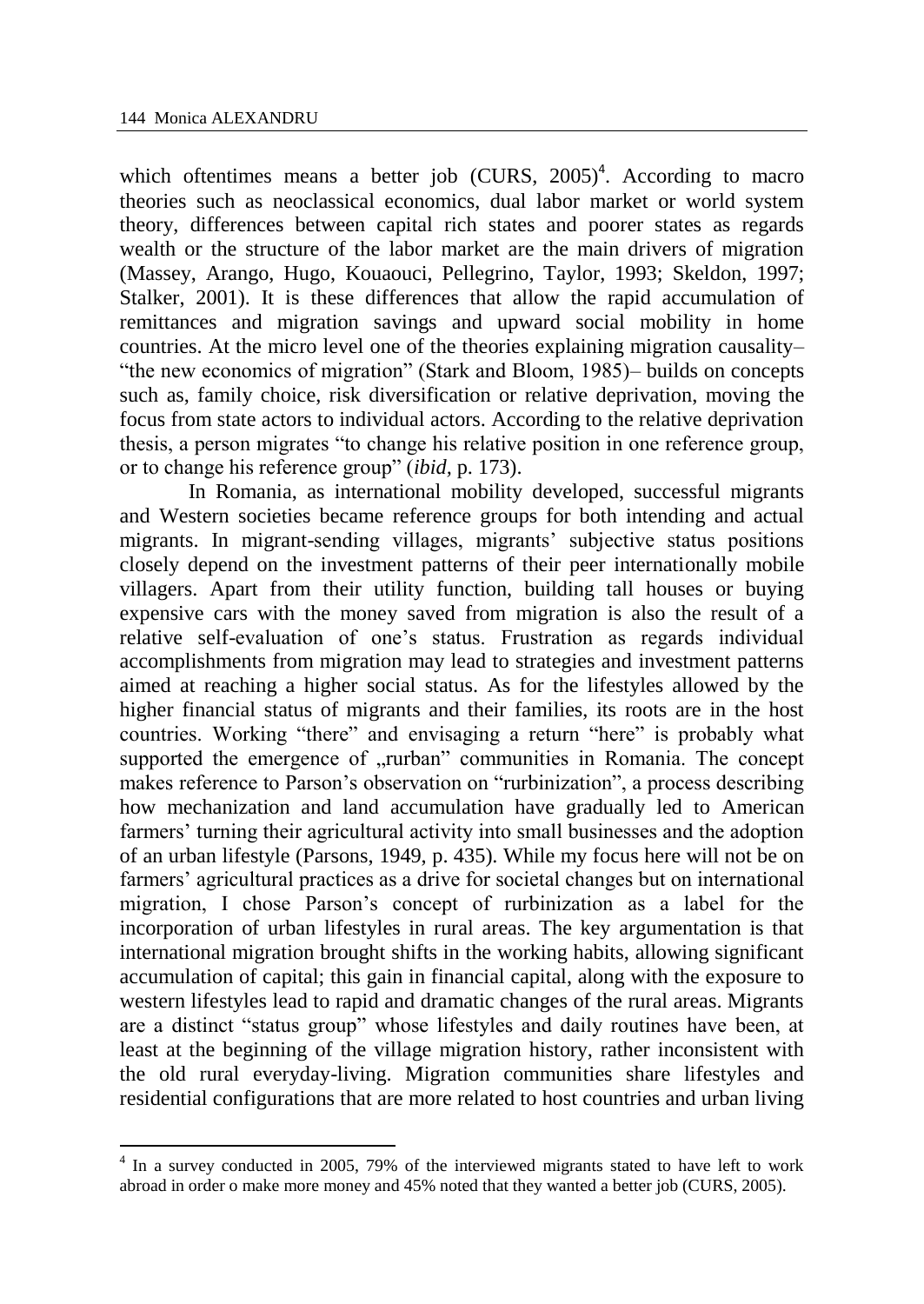than to the conventional Romanian rural space. Rurban villages are also a proof of the intended temporary character of migration. When first migrants left the country, migration had a circular character and a shorter periodicity imposed by the tight migration legislation (in some cases migrants moved from Romania to destination countries and back every three months, otherwise risking to have the right to travel abroad restricted). Migration related polls conducted starting with early 2000 attested that would-be migrants planned a temporary, not a permanent stay: as an example, in autumn 2002, while plans for temporary migration for work accounted for 17% of the adult population, permanent emigration was considered by 5% (Lăzăroiu, 2003b). These expectations channeled migration gains to home communities, encouraging remittances.

The present study is in line with other research analyzing the impact of the changes following the communist period on labor force migration. The studies by Sandu (2000, 2010), Diminescu and Lăzăroiu (2002), Lăzăroiu (2003) studies regarding Romanian migration and Okólski (2004) or Marokvasic (1999) research concerning Poland provide comprehensive descriptions of the changes that reshaped social mobility and migration in the first decade after the 1989 Revolution. As Okólski shows, the rapid decline of the standards of living and the contraction of the labor market, allowing little occupational opportunities, were especially important when discussing the migration potential in the former communist space. The opening of the borders added to these factors, making it possible for those who lost their financial stability to seek employment abroad. It was "the large masses of the unemployed, the 'loosely employed', or 'rootless people' who sought to leave the country for economic purposes (Okólski, 2004, p. 50).

### **3. Methodology**

I have conducted a multi-sited ethnographic study (Marcus, 1999) visiting Icuşeşti and then heading to Italy, Turin where most migrant villagers worked. While conducting semi-structured interviews, I have studied migrants whose life history allowed the description of various cases of social mobility in the context of international migration. The field research developed on three different occasions, starting with 2008. I used "ethno-inquiries" to explore the field of my research (Rose, 1982, 1992), trying to use people's own words and stories when describing their experiences. I did not seek objective truths but contextual meanings. Balancing the situated results of the interviews, research notes have documented the impact of migration on social mobility trajectories and rurban spaces.

Given its multiple causes and its wide ranging consequences, migration is a "total social fact" (Rotariu and Mezei, 1999, p. 5) allowing the understanding of "opportunities and problems, history, present and future of the Romanian society" (Sandu, 2010, p. 35). It is this perspective on migration that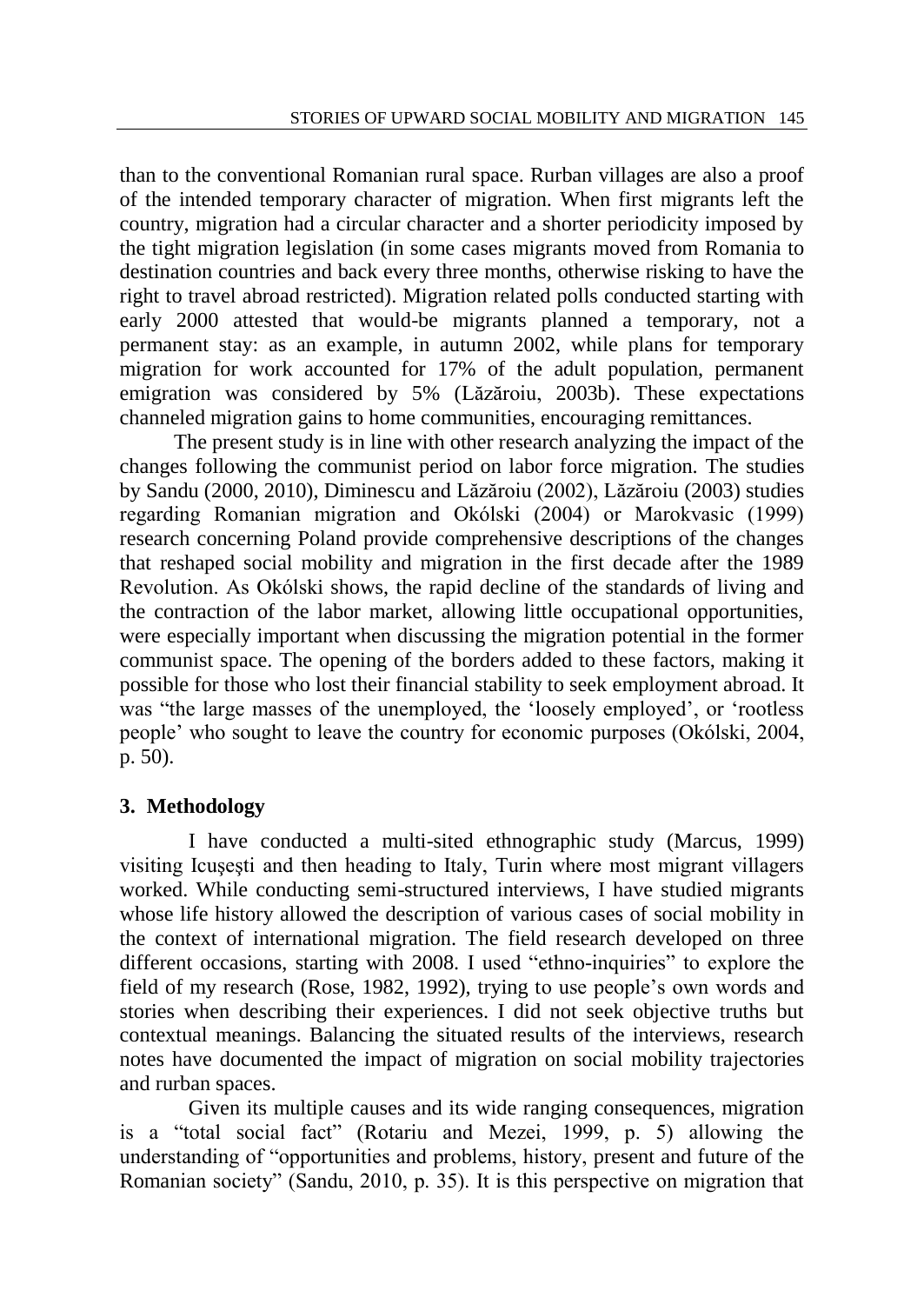frames the present paper. I describe how rural living has significantly been changed by migration which marked not only the architectural styles and the working habits, but also brought *softer* societal transformation altering social mobility trajectories, daily routines, aspirations and life-choices. The complexity of migration often requires insights from many disciplines. An ethnographic study, such as the one I rely on for this paper, is only one side of the story, especially in lack of a longitudinal and comparative perspective. It is however an accurate glimpse of the "life-worlds" (Schutz, 1982; Schutz and Luckmann [1983], 1989) of migrants, of the way common people understand and live in the social world.

### **4. Frames of reference for Icuşeşti community study**

### **4.1. Why Icuşeşti?**

 $\overline{a}$ 

In 2008 I was trying to find a commune where I could witness the contrasts between the *traditional*<sup>5</sup> rural environment and the changes brought by migration. I wanted to see how the low houses made of *"chirpici*", –the adobe bricks of clay and straws–, wooden fences and colorful gardens are being gradually replaced by tall brick villas, rising on cemented courtyards closed by iron fences. Following such changes of the financial status plainly displayed by the new buildings, I planned to study paths of social mobility and to see how migration came to be a "life strategy" (Sandu, 2000). I was interested in studying migration flows to Italy given this country's importance as primary destination for the Romanian labor force starting with early 2000. After a preliminary documentation I chose to conduct the study in Icuşeşti, Neamţ county.

Oftentimes had my interlocutors asked how I came to study Icuşeşti out of the hundred other communes in Romania. Why did I stop there for my research? Part of my answer is found in the Communitarian Census of D. Sandu (ATSR 1992-2002)<sup>6</sup>. As per the Census data, Icușești commune had a diverse migration profile, some villages having hardly participated to international mobility (early temporary migration), while others were at the early stages of transnationalism<sup>7</sup>.

<sup>&</sup>lt;sup>5</sup> Traditional refers to the old rural societies (pre-transition communities) that were much less connected to urban and international spaces.

<sup>6</sup> Communitarian Census (ATSR) classifies rural localities considering 29 variables such as: village cultural type, development level, migration experience, the location of the village in the commune, the location of the village in the region, county development, distance between the village and the closest city, human capital, biological capital, number of buildings, arable land in the area etc. The Census includes 12402 villages and is the result of multilevel statistical analysis in line with Galopentia's monographic guide, 2002 (web page Dumitru Sandu [http://sites.google.com/site/dumitrusandu/bazededate\)](http://sites.google.com/site/dumitrusandu/bazededate).

 $\frac{7}{1}$  In this classification, transnational villages are those with a migration prevalence higher than 30%[. http://sites.google.com/site/dumitrusandu/bazededate.](http://sites.google.com/site/dumitrusandu/bazededate)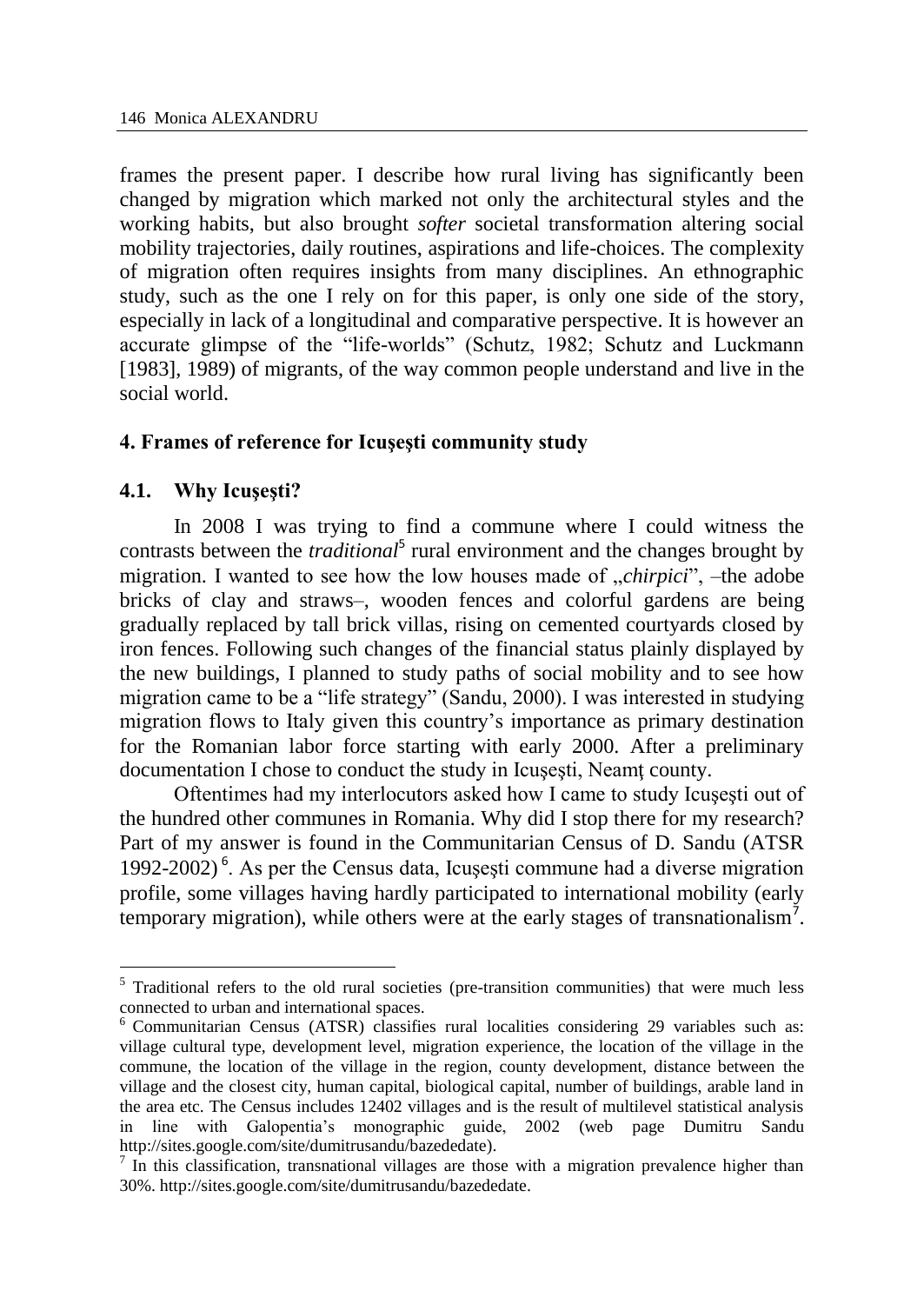Icusesti and Bălusesti<sup>8</sup> were in the latter category (migration prevalence was as high as 35% in the first case and 67% in the latter). Given the differences between villages as regards the migration experience, I expected to witness various instances of the rural transformation sustained by migration and the old ways of a rural community still engaged –although barely– in traditional agricultural work. The commune is located in Moldova, a region with the highest flows to Italy (Lăzăroiu, 2003; Diminescu and Lăzăroiu 2002; Sandu, 2000; Sandu, 2010). Last but not least, it was a random choice of a commune that would fit my research objectives: I had to start somewhere and Icusesti seemed to be inviting enough for my research purpose<sup>9</sup>.

#### **4.2. A community profile**

l

Icuşeşti lies on the left bank of the Siret river, in Neamţ County. It is 20 km to the closest city, Roman, and 3 to the limits of the neighboring county, Bacău. Two main roads cross the commune D.J. 207 and D.J. 159. It includes seven villages, the largest population being in Băluşeşti, the youngest village as regards the biological capital<sup>10</sup>. Icusesti village is the administrative centre, hosting the city hall and the communal library.

In time, the commune went through various administrative changes extending to nearby villages. Bătrâneşti, Spiridoneşti and Rocna were integrated in Icuşeşti in 1880, while Băluşeşti, a rural locality dating back to 1870, became part of the same commune much later, in 1968. At the time of its incorporation, Băluşeşti was a commune formed by four villages Băluşeşti, Mesteacăn, Tabăra and Chilii. Given its past as administrative center, Băluşeşti is a lot different from the old Icuşeşti villages, not only because it is bigger, but also because it hosts the largest part of the Catholic population in the commune. It is also worth noting that out of the 7.5 km of asphaltic road in the commune in 2009, 5 km were in Băluşeşti and 2.5 km in Icuşeşti. For a more accurate representation of the migration profile of each village, I have included in Table 1 some data about each of the 7 villages. The table classifies villages considering 3 variables: cultural type, development level and migration rate (ATSR, 2000). According to

<sup>&</sup>lt;sup>8</sup> If you go to Bălușești, you will see so many villas! Many houses are built there by the Catholic majority. It has been many years since Catholics have first left the country. Many years! […]. One of the streets there is no different from those in the cities (B, 83, August, 2008)!

<sup>9</sup> Before making the final choice, I discussed with Professor Sandu about two communes: Icuşeşti and Dragomireşti. He recommended the former because it had two villages with a migration prevalence higher than 30%.<br><sup>10</sup> Icusesting 700

<sup>10</sup> Icuşeşti: 780 inhabitants, 397 households; Băluşeşti: 2477 inhabitants, 1017 households; Bătrâneşti: 207 inhabitants, 97 households; Mesteacăn: 395 inhabitants, 167 households; Rocna: 432 inhabitants, 177 households; Spiridoneşti: 225 inhabitants, 149 households; Tabăra: 119 inhabitants, 50 households (Source: Distribution according to the documentation prepared by Cozma Elena for the Icuşeşti town hall, 30. 07. 2009).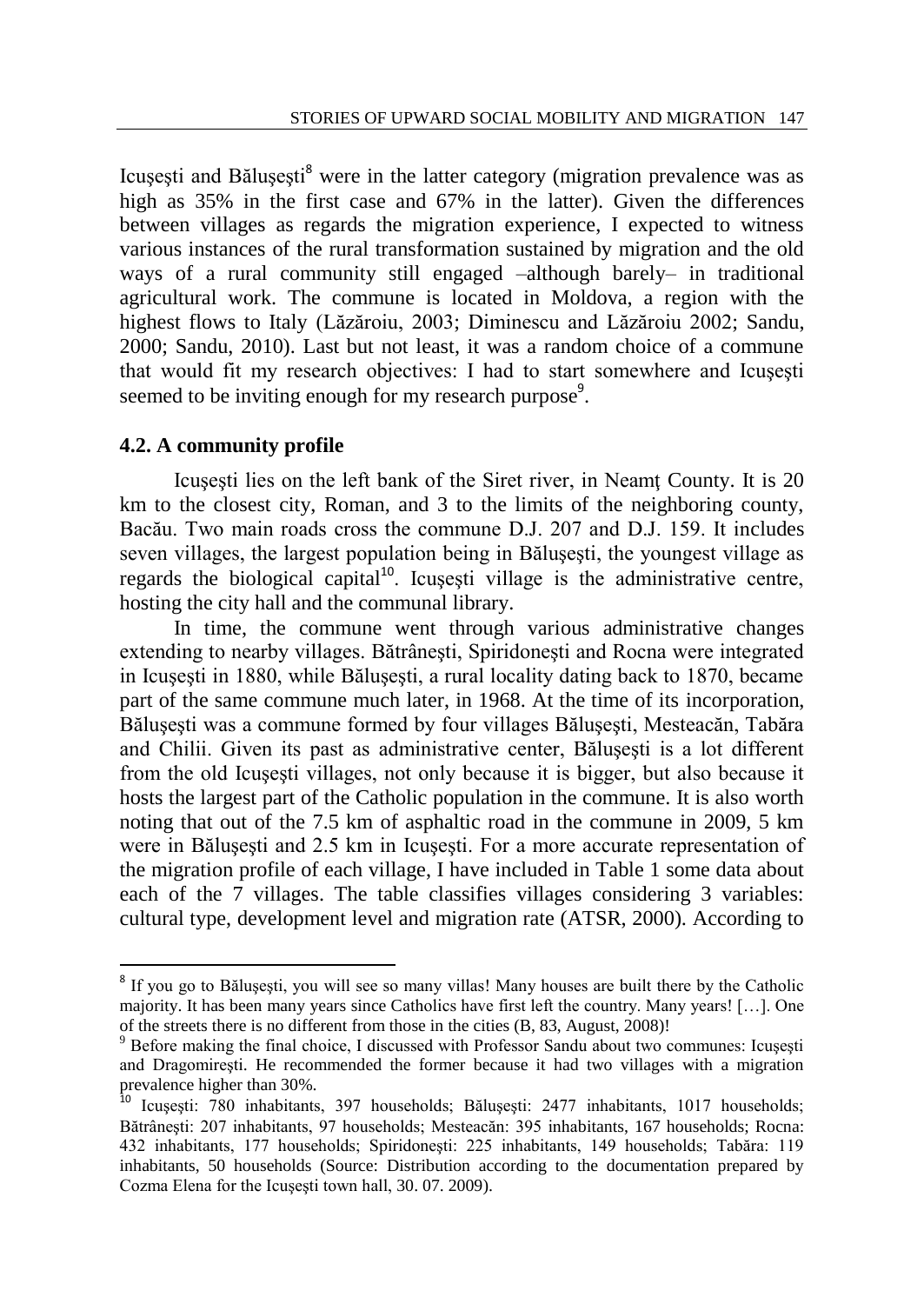the community development index (IDC) (Sandu,  $2009$ )<sup>11</sup>, Icusesti ranks in the 10% poorest communes in the country, some villages being poorer/ less developed and more isolated than others.

|                                                                                                                                                                                                                                                                                                                                   | <b>Cultural type</b><br>2002             | <b>Development</b><br>2002 | <b>Migration Prevalence</b><br>2002 |  |  |
|-----------------------------------------------------------------------------------------------------------------------------------------------------------------------------------------------------------------------------------------------------------------------------------------------------------------------------------|------------------------------------------|----------------------------|-------------------------------------|--|--|
| <b>BALUSESTI</b>                                                                                                                                                                                                                                                                                                                  | Transition from traditional to<br>modern | Poor <sup>13</sup>         | Transationalism                     |  |  |
| <b>BATRÂNESTI</b>                                                                                                                                                                                                                                                                                                                 | Traditional - isolated                   | Very poor                  | Advanced experience                 |  |  |
| <b>ICUSESTI</b>                                                                                                                                                                                                                                                                                                                   | Transition from traditional to<br>modern | Poor                       | Transationalism                     |  |  |
| <b>MESTEACĂN</b>                                                                                                                                                                                                                                                                                                                  | Traditional –low education               | Very poor                  | Early experience                    |  |  |
| <b>ROCNA</b>                                                                                                                                                                                                                                                                                                                      | Traditional -low education               | Very poor                  | Early experience                    |  |  |
| <b>SPIRIDONESTI</b>                                                                                                                                                                                                                                                                                                               | Traditional -low education               | Very poor                  | Advanced experience                 |  |  |
| TABĂRĂ                                                                                                                                                                                                                                                                                                                            | Traditional -low education               | Very poor                  | Early experience                    |  |  |
| $\alpha$ . At $\alpha$ and $\alpha$ and $\alpha$ and $\alpha$ and $\alpha$ and $\alpha$ and $\alpha$ and $\alpha$ and $\alpha$ and $\alpha$ and $\alpha$ and $\alpha$ and $\alpha$ and $\alpha$ and $\alpha$ and $\alpha$ and $\alpha$ and $\alpha$ and $\alpha$ and $\alpha$ and $\alpha$ and $\alpha$ and $\alpha$ and $\alpha$ |                                          |                            |                                     |  |  |

|  |  | Table 6.1. Village classification according to the Social Atlas of Romania <sup>12</sup> |  |  |
|--|--|------------------------------------------------------------------------------------------|--|--|
|--|--|------------------------------------------------------------------------------------------|--|--|

Source: Atlasul Social al Romaniei ATSRsate (2002), D. Sandu. Data basis

Table 1 shows a clear difference between villages as regards the development stage. These differences are easily visible in the number of new houses and their architectural structure. Băluşeşti is the fastest growing village.

### **4. 3. A glimpse into the past of Icuşeşti**

 $\overline{a}$ 

In the following section I will briefly show how migration came to be an occupational necessity in the commune. Before 1989, the resident population was organized in cooperative associations – collective ("colectiv") who worked the state owned land. In Băluşeşti, there was also an animal farm employing some of the local population. After the fall of communism, the farm closed down and the land was reinstated for private use. Generally, it was only the elderly who went on performing agricultural work, usually for household consumption. As villages grew older and farming costs went much higher than gains, land was no longer seen as a viable resource. This change had also been the result of the increasing number of migrants since working abroad has gradually replaced the

<sup>&</sup>lt;sup>11</sup> ATSR also includes the community development index (IDC), developed by Dumitru Sandu and experts from the National Institute for Statistics. The index is computed based on data from 2007- 2008. Theoretical information about the index can be found in Dumitru Sandu, Vergil Voineagu and Filofteia Panduru (2009). *Dezvoltarea comunelor din Romania (Community Development in Romania)*. INS. SAS. (source: http://sites.google.com/site/dumitrusandu/bazededate).  $12 \text{ Id}^{11}$ 

<sup>&</sup>lt;sup>13</sup> For a description of the quantitative indicators defining development and modernity please see http://sites.google.com/site/dumitrusandu/bazededate.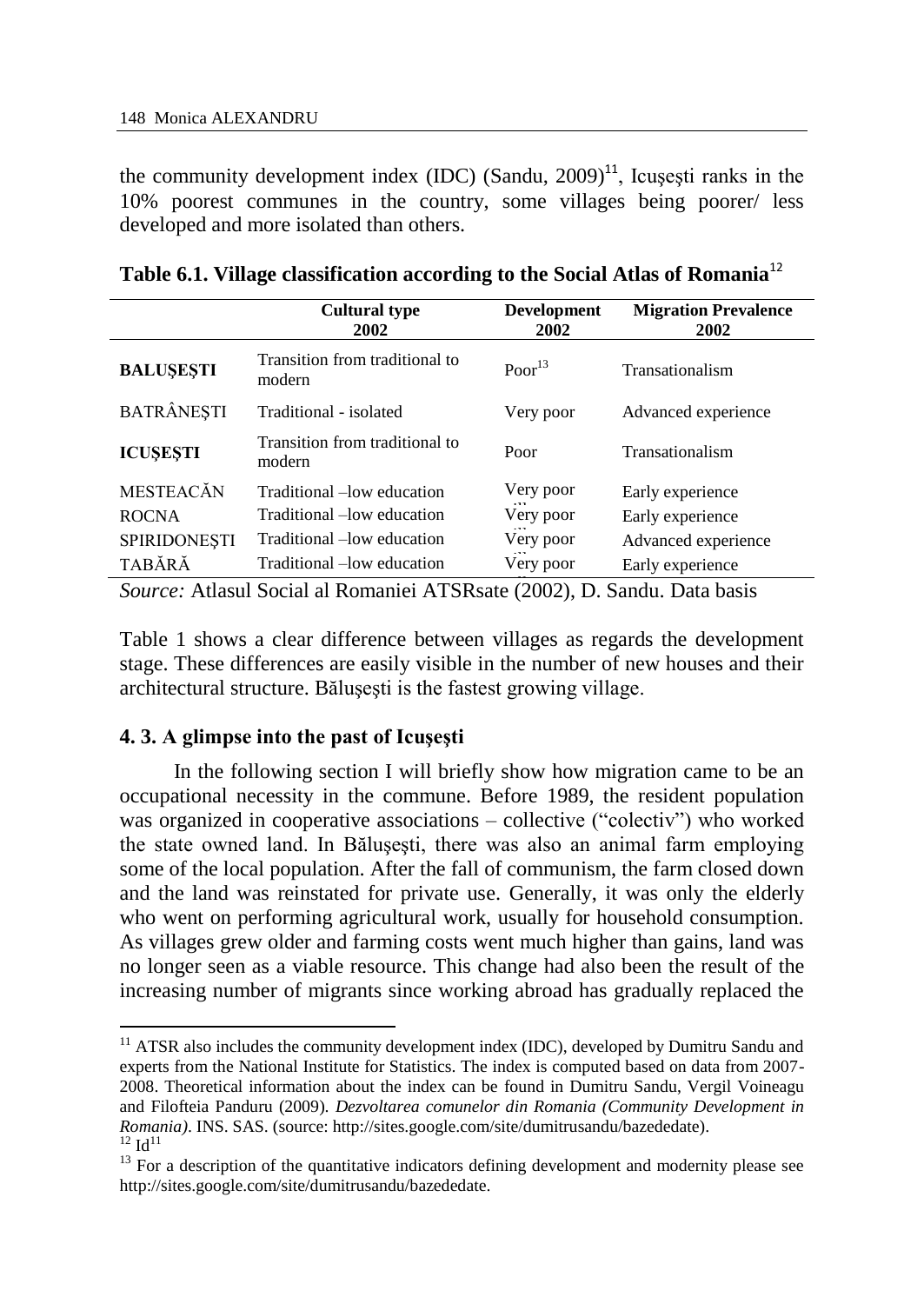old work course involving farming. Families with migrant members were also less motivated to work the land as remittances started to be a more reliable income source. Besides, in Catholic families, land property was quite limited given their settlement history in the area –migrant villeins moving from Transilvania to Moldova in the feudal period, owning no land at the time of their arrival– and their family structure, generally larger. The land that they later received from the feudal owner was too little to support successive inheritances, which led to land fragmentation.

Apart from farming and agricultural labor, the active population in the commune had been closely dependent on the employment opportunities in Roman. Before 1989, commuting to work on the industrial sites in the neighboring city was frequent. In Roman, large state companies such as Petrotub (presently ArcelorMittal Steel) could employ several thousand workers. Other mechanical enterprises, a sugar factory and textile manufacturing units were also absorbing much of the labor supply. After 1989, most of the large state companies had to be restructured and the number of job opportunities dropped considerably. Neamt county and others in the North-Eastern part of Romania had an unemployment rate above the national average, the highest picks being registered in the 90s.

Few people in the commune are now working in Roman. As large industrial sites were dismantled, demand for manual labor dropped while service and sales slowly developed, requiring different skills that could no longer be met by community members. There were no programs aimed at the requalification of the recently dismissed laborers. Moreover, it became difficult to travel from certain villages in Icuşeşti to Roman and back. It is long since the old bus having a special route for commuters has been taken out of use. The regular evening bus only stops in the main villages (Icuşeşti and Băluşeşti). As the distances between villages are as long as 3-4 kilometers, a traveler arriving by bus in the evening must go on foot for several minutes to get to his home. In addition, there is another impediment: manual labor salaries are rather low in Roman, as are those for the employees in the small retail shops. Paying the monthly transport fee would be too expensive for the would-be commuters. In fact, given the high costs for public transport, some of the latest commuters would prefer renting a room in Roman to daily moving back and forth. The weak links with the city were also a reason for many migrants to give up building a house in the commune in favor of buying an apartment in Roman or elsewhere.

Roman was not the only city attracting internal migrants and commuters from Icuşeşti. Various links with other towns had been developed before the fall of communism when workers were detached to large urban enterprises. Many of the ex-internal migrants for labor purpose finally settled in these very towns. The Icuşeşti community thus spread to Bacău and Piatra Neamţ but also to further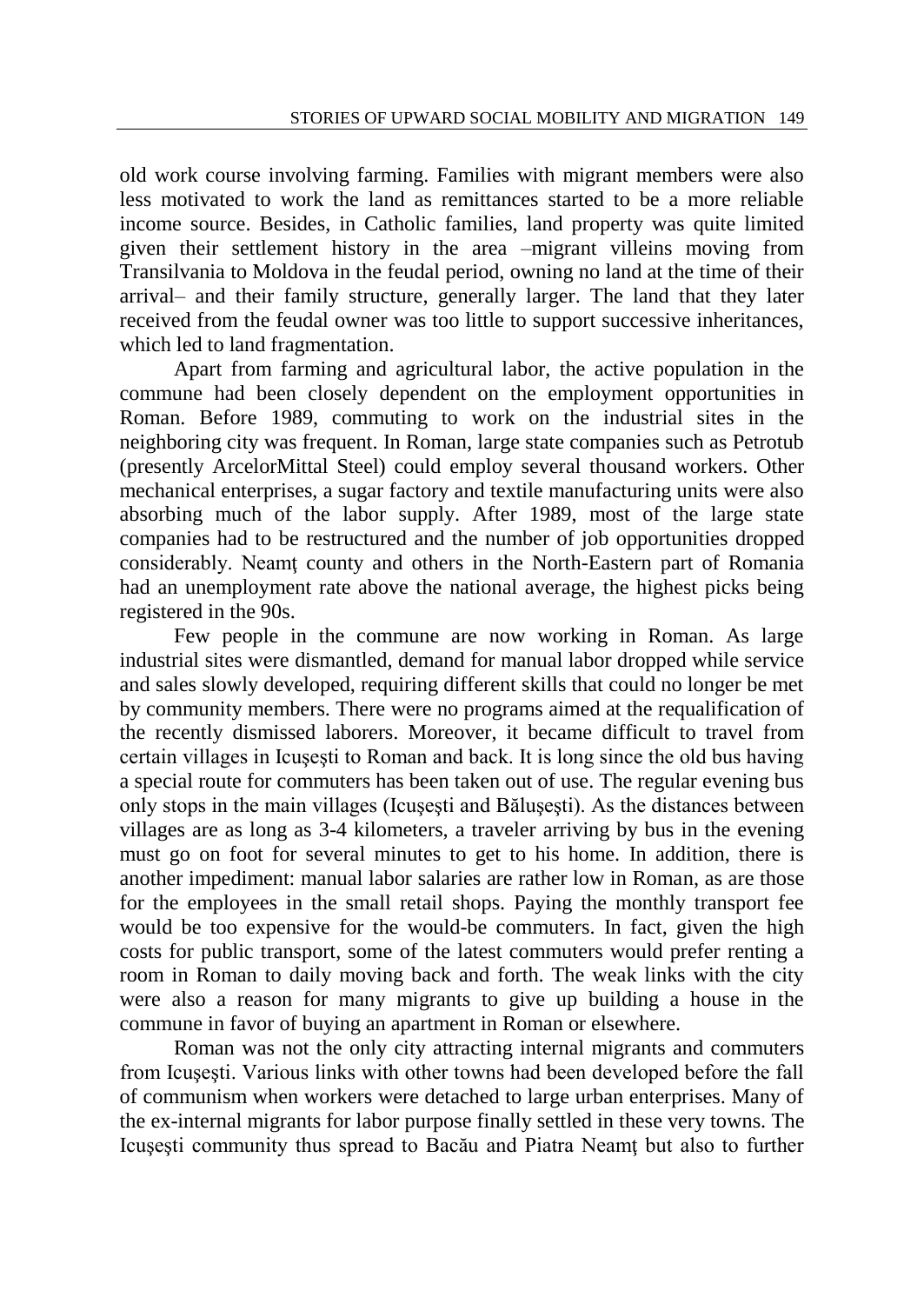localities such as Brasov, Sibiu, Târgu-Jiu, Constanta, Hunedoara, and Bucharest.

In Icuşeşti, international migration has a rather short history as compared to other localities that migrants proudly mention when narrating about the tall houses. As one heads north from Icuşeşti, more new villas with blue and red housetops seem to greet the curious traveler: Ion Creangă, Tămăşeni, Adjudeni, all these localities have their own migration story, their versions of social mobility, success or failure. From Icusesti people left to various destination countries. In the beginning, people went to Serbia, Turkey, Greece and Germany; soon after, they chose Spain and Italy, the latter now being the most important host country for the commune. Besides, there are also stories about more distant destinations such as Portugal, Ireland and even the United States and Japan. During one of my field trips in the commune, an old lady chatting with a fellow villager replied when seeing my look of wonder when they mentioned  $\Lambda$ merica<sup>14</sup> among the destination countries:  $\Lambda$ Poor them, they leave so far away that they barely remember the road back home" (V. 66, August 2009 Icusesti).

#### **5. Stories about Icuşeşti and its people**

### **5.1. The story of the "Italian neighborhood" in Băluşeşti, the place where one resents being worse off**

Arriving in Băluşeşti, one of the first things that catch your eyes are the remnants of old houses, dirt and bricks- lying in the courtyards of the tall new villas that are now being built. In August, the month when migrants return for the summer leave, people swarm here and there without getting any rest. There is no time to waste and some people barely find the occasion to sit for a chat about Italy; "accomplishments require sacrifices" and "the only breaks one can have are for a meal", explains one family hurrying back to work after looking at me inquisitively. Every year, the village is increasingly lively during August. Young men return, foreign cars roll on dusty roads, discos are packed, couples get married and the rhythmic sound of the hammer hitting pieces of timber in the new houses spread out through the village. It takes a month to build a one story villa with no finishing details. The latter are planned for next year's return, in August. It is only when non-migrant relatives can supervise the process that construction work continues all year long with the help of local workers. Otherwise, new villas remain closed and silent for most of the year.

Where most of the new houses built by migrants now stand tall there was once a rich man who owned the land...

 $\overline{a}$ 

<sup>&</sup>lt;sup>14</sup> United States.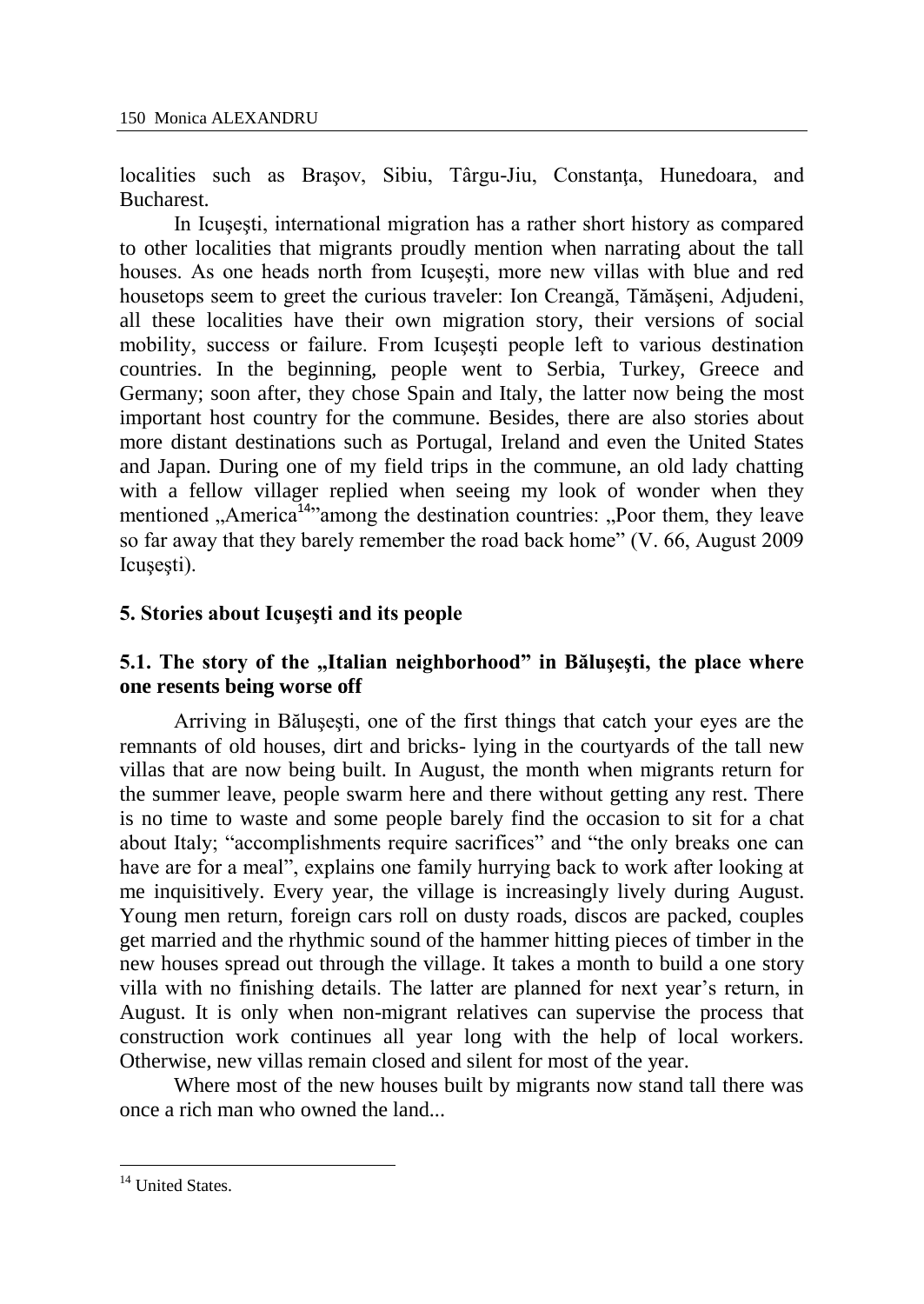#### **Box 1. The Italian/ new neighborhood**

*"The land there was once owned by a rich man, a boyar, and the owner of that company took it [a foreign capital agro-business in Băluşeşti, note by M.A.]. It might have been the city hall [who took the land; M.A.], I do not quite remember. They took it although they had no documents… It was not their property, was it? The people in the village heard about this; they had no… They were young people who wanted to have their own home and they had everything necessary but for the land so they went there, forcibly took this land and then, when it came to property documents… The police came; there was a conflict: the people against that company or against the city hall. […] People took the land, piece by piece. They took equal shares; all the pieces were equally big and marked by signs: my land is from here to that point. However, they did not legally own the land. So the owner ordered some tractors to run over the people and plow the land... A lot happened back then, the police came; my mother in law lay on the ground as did many other people. They wanted to run the tractors over the people. It was on TV. […]" (Ana, 23, Turin, June-July, 2009)". On the left, a young girl tells how people voluntarily associated to claim the right to use the land that was known to have been owned by a noble man. Reminiscences dating as far as the feudal society are still shaping today's stories. Since then, the communist collectivization and the changes accompanying industrialization and transition have marked land usage and distribution.* 

*Oftentimes, during my conversations in Băluşeşti I have heard the name "ceangăi" or "unguri" (Hungarian) when people referred to Catholics in Băluşeşti. The "ceangăi" in Moldova came from Transilvania in mid XVIII century. M.C., the co-author of a forthcoming local monographic study, explained that the catholic families were brought in Băluşeşti by a Prussian boyar more than 150 years ago to work his land (35 originated in Săbăoani and 5 families came from the Barticeşti-Boteşti commune, two Moldovan localities with important Catholic communities) (interview, August 2009). They had little or no land and what they came to possess was insufficient for the large Catholic families. As migration offered the means to buy new land, the old Catholic village extended to a new neighborhood. There are no old houses on the main street crossing the Italian neighborhood and, with the exception of the dusty road, –as the quotation at the beginning states–, one may be dazzled to find the village not very different from a small peripheral city in construction.*

This is the story of the new neighborhood in Balusesti (Icuşeşti). It is included here as told by a young woman living in Turin alongside her husband and child. Many of the migrants who did not buy land in this neighborhood, had to demolish the old parental houses before building new ones. Whether on the new street or rising here or there among older houses, migrants' houses have distinguishing characteristics making them very different from the past rural households. Going back to my first visit in this commune I remember I immediately noticed the tall houses rising daringly on round pillars made of cement and iron. They were not finished yet. Wide unfinished windows seemed to hide a still inhospitable lodging. The rumor has it that they were built by the mayor's siblings and that they too have been working abroad to raise the money.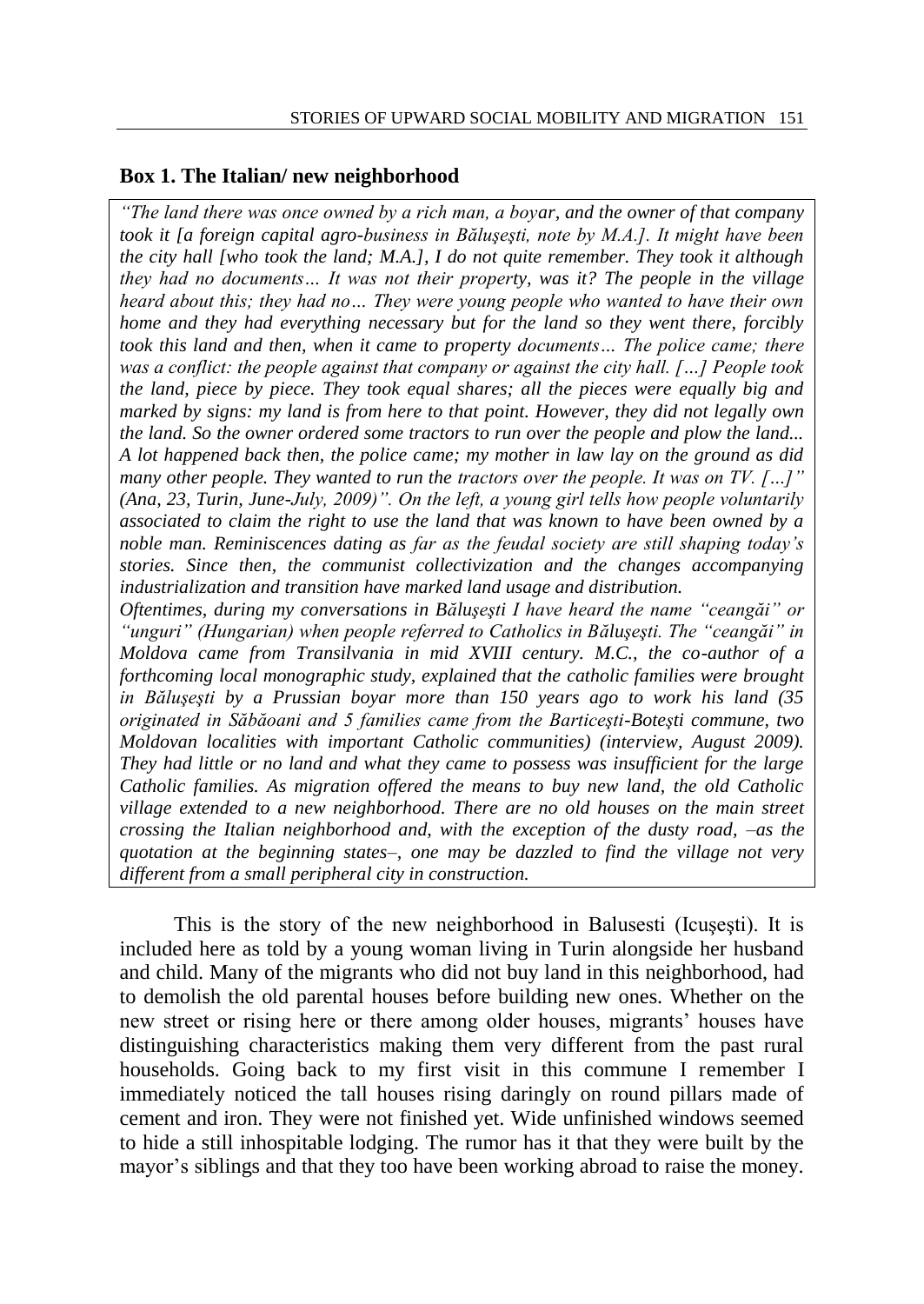I was not able to find out how much of this story had really happened and what was only an insight of the public beliefs about the birth of the new neighborhood. However, in the end it might not be the truth of a story that matters, or the details lying hidden from most eyes, but perceptions and beliefs, the "*front stage*" of migration. Every August, cars with foreign license plates parked in front of the new houses announce the arrival of their owners. Cars and houses are the plainest indicators of the wealth accumulation allowed by migration.

They do not only provide a better life quality for the migrants themselves but also for other economic actors in the area. Workers in Icuşeşti and from nearby localities such as Ion Creangă are hired for construction jobs all year long, although August is the most prolific month. It is also in August that profits made by shops and discos in the commune are higher than ever and supermarkets in Roman receive frequent shopping visits from migrants who now find it easy to get to the city using their personal cars. Here, as in many other localities with migration experience, migrants' houses are a symbolic representation of "rurbinization", an urban life style only remotely linked with the traditional rural everyday living. During the short periods that houses open their doors to welcome their owners, which is during the summer leave and winter holidays, they are the silent witnesses of an urban lifestyle hosted by a rural space.

How many of these houses will keep this routine if the villagers now working abroad definitely return home is yet to be investigated. However, a "rurban" lifestyle probably depends on the occupational opportunities of the returned migrants. For the time being, many remain closed for much of the year, as if they were a summer residence where the owner returns for a short rest after a long year of hard work. There are sites were the only sign of a planned villa is the foundation, sites where unpainted bricks add to form tall walls with unfinished windows, and sites where houses proudly rise to show even some of the slightest finishing details. The interior of such lodgings reveal the same chronology. Rooms are not always entirely furnished. Just by looking at this sequential progression, a visitor could grasp how old is the story of migration in the community and whether host economies have been welcoming for migrants.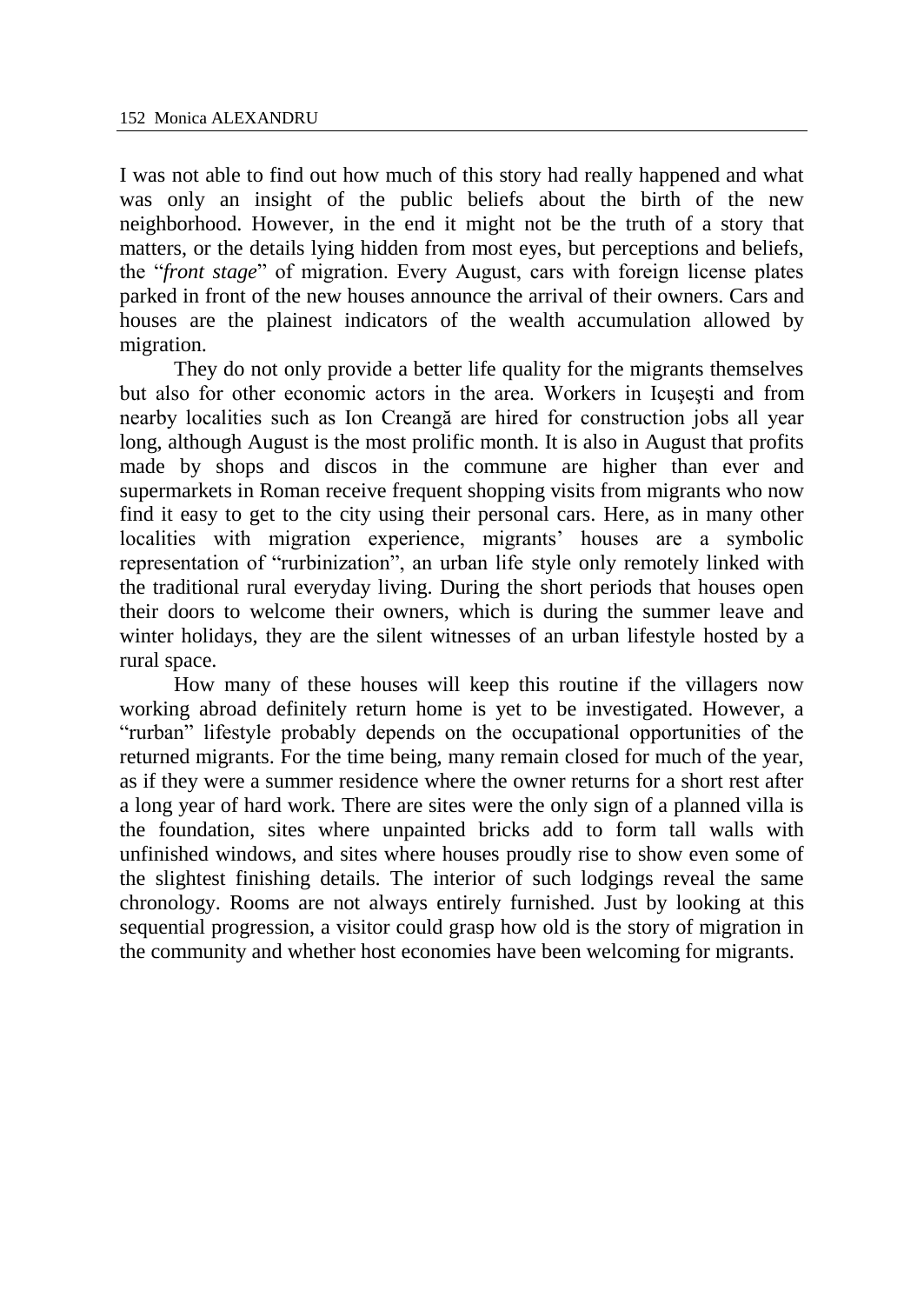#### **Instances from the old and the new village**



1. One of the oldest houses in Bălusesti 2. Rural household in Icusesti





3. Houses at the entrance in the new village in Băluşeşti



4.Migrants' house in Băluşeşti

#### **5.2.Occupational mobility abroad and back in emergent rurban villages**

A village with migration experience bears many signs of upward social mobility. Less visible than the housing quality, but not of a lesser importance, are the occupational and educational changes. Human capital accumulation may significantly change biographical trajectories. It is this latter case that I will consider in the present section. The story here is about a migrant girl in Băluşeşti village, Alma. Alma's village hosts a vocational school providing training in textile manufacturing. She studied there, as her mother advised her to. Rather poorly paid  $(-180)$  EUR for qualified workers and  $-150$  EUR for unqualified labor), textile manufacturing is one of the occupational areas that are still dynamic in the neighboring city, Roman. However, Alma was unsatisfied with her educational background, especially since many of her peers managed to get a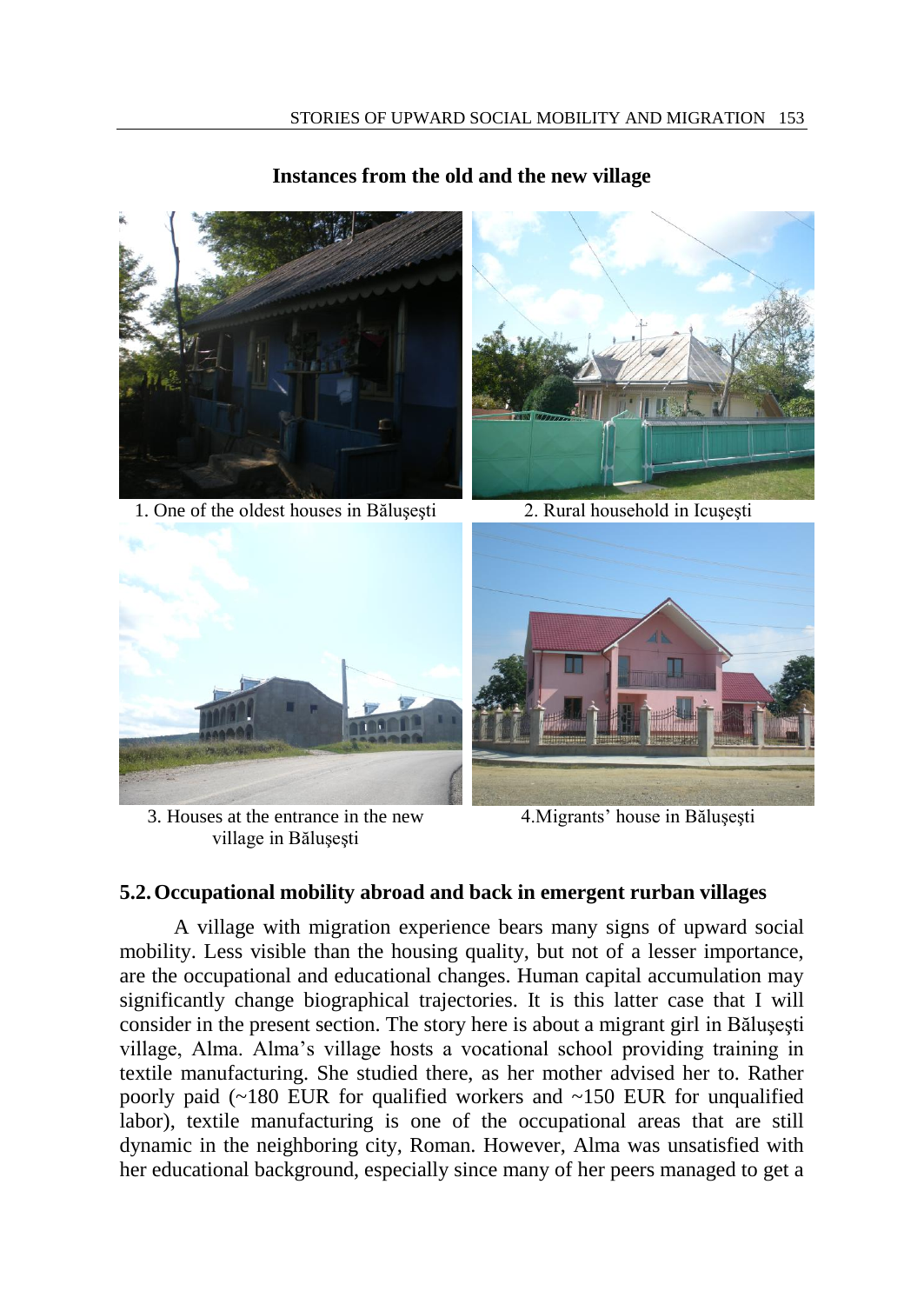$\overline{a}$ 

high school education. In her case, relative deprivation as regards educational capital seemed to have been an important driver for migration to Italy. Alma succeeded in having an upward professional trajectory in Italy although she had no "weak or strong ties" (Granovetter, 1983) that could support her mobility aspirations<sup>15</sup>. Quite often, labor force migration of Romanians involves deskilling, downward occupational mobility, and unequal transfer of human capital<sup>16</sup> (Alexandru 2011, Alexandru 2012). However, as first migrants waves settle down in destination countries, new comers may find it easier to move up the educational and occupational ladders, especially if they have residential and economic support abroad, as in the case of Alma. In Box 2, I describe Alma's story of how she gained occupational status during her stay in Italy.

### **Box 2. The story of Alma, the migrant girl with an upward occupational trajectory**

Alma is 20 years old and was born in a family with five children, being the second youngest of her siblings. Three of her siblings work in Italy and have all bought apartments in Roman and Rădăuți (two towns in the northern part of Romania, Moldova region), preferring an urban investment to building a house in the native village. I first met her during the field research in Turin. She noted her family had not been having "significant financial problems" before their leaving abroad but that the most upsetting thing was the impossibility to improve their economic status. The parental household was illustrative for this matter, she said. Nothing changed for years. Her parents were not interested in refurbishing the house and the only improvements were encouraged and paid for by the migrant children. She believed that it was not simply the housing quality that required changes but also the habits of mind, her parents' wish to have a better life. As she noticed, one needs to have a point of reference to aim for a better quality of life. Italy had been such a benchmark for Alma. She left to Italy in 2006 when she was about 16-17 years old. She started working alongside her sister in a factory producing school supplies. It was an undocumented labor. Two years later she tried to find another job. She knew that her staying in Italy would not be permanent and she feared that if she kept working on the black market she would stand little or no chance to get an employment at the time of her return to Romania.

<sup>15</sup> Referring to migrants working in Italy, Ambrosini notes, that as useful as migration networks may be for labor market integration, they also restrain upward occupational mobility given their homogeneity as regards occupational distribution (Ambrosini, 2001). This remark is especially true in situations when migration networks build on "strong ties",

<sup>16</sup> "A survey inquiring about the consistency between the occupation abroad and the professional qualification of migrants show that perceived downward occupational mobility is quite frequent among migrant workers. According IMAS research, 40% of the migrants interviews in Romania stated that the job abroad was much or somewhat lower than their skills (IMAS, 2011a). The same question addressed to the general public, show that 68% of all Romanians consider that people working abroad have occupations below the achieved level of competencies (IMAS, 2011b). Also, more than half of the interviewed migrants (59%) had neither had a similar job back home nor had they ever tried to find one (69% of those who had never had a similar job in Romania)"(Alexandru, 2011).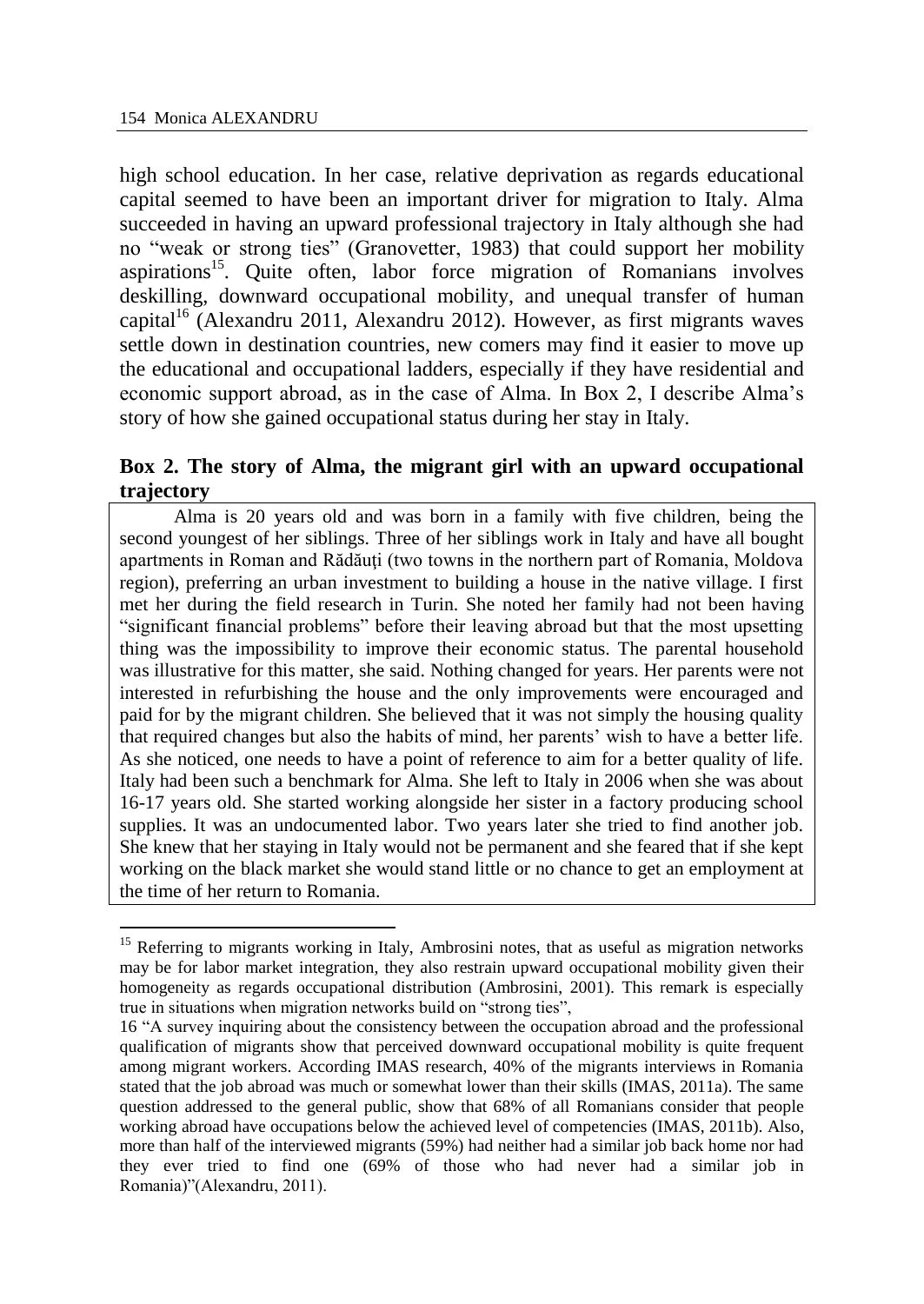During our conversation, she recurrently talked about her educational plans. The quotation below shows her regret that Romanians in Italy still worked on the black market and illustrates her plans to improve her education.

*Afterwards I started to look for information about a school I could go to while being here [Turin] because I am totally against... So I think that the people working here*  for old ladies and men, for... People like my sister, who works on the black market *without demanding her rights. I am against all this. Maybe people who are older than I am... Maybe they need to... They have to work on the black market, they have to save money and build a house in Romania. But I am not married; I have no family, no responsibilities. So, when I started studying here I thought: well, if I could not study in Romania, at least I get the chance to do it here, which I must do because I cannot go on working for this factory without papers. After 10 years... Not 10 years; it seems too long. In 4 or 5 years, when things go wrong in Italy, I will return to Romania and what will I have accomplished? No school in Romania, nothing here either (Alma, 20, Torino, June-July, 2009).*

In Italy, Alma also studied to become a "parruchiera" (hairdresser). She found a course organized by the local municipality (200 hours-long training free of charge), paid some extra hours to improve her skills and got a job in a beauty salon. She also started an informal business as a hairdresser for Romanian friends and relatives in Turin. Shortly after our conversation in Turin, I met her again in Băluşeşti where she returned for her August leave. She was still cutting and styling hair for her fellow villagers and family. Nevertheless, the hairstyles she learned in Italy were not always welcomed in her home community. As she narrated, she once gave a 20 year young man a modern haircut. She cut his hair into unequal lengths but it was neither "unusual" nor "vulgar". Next day she noticed he had shaved all his hair. He said "My mother asked me to cut my hair".

Alma's example is noteworthy for the possible changes in the social mobility trajectories of the new migrant-waves as compared with the older ones. Future studies might assess such changes and the main drivers for upward social mobility of migrants in a quantitative framework. As for the changes in the home community when migrants overcome the barriers of the black market and manage to get better jobs than the regular  $3D's<sup>17</sup>$ , it is worth noting that Alma gained prestige by standing out from most of the women migrants who regularly work in care and cleaning services. However, as she brought different hairdressing styles in her home community, her influence and recognition were somewhat hindered by local habits. Although her skills were acknowledged by community members who used to contact her when they needed to have their hair cut and dressed, it was only the younger fellow villagers who seemed to overtly welcome Italian hairstyles. Moreover, demand for hairdressing services is low in rural communities, except for some pick periods when migrants return for the short holiday stay. As Alma herself noted, if she should return, there

 $\overline{a}$ 

 $17$  3D jobs  $\alpha$  dangerous, demanding/ difficult, dirty" (Skeldon, 1997, p. 75, Stalker, 2001, p. 23).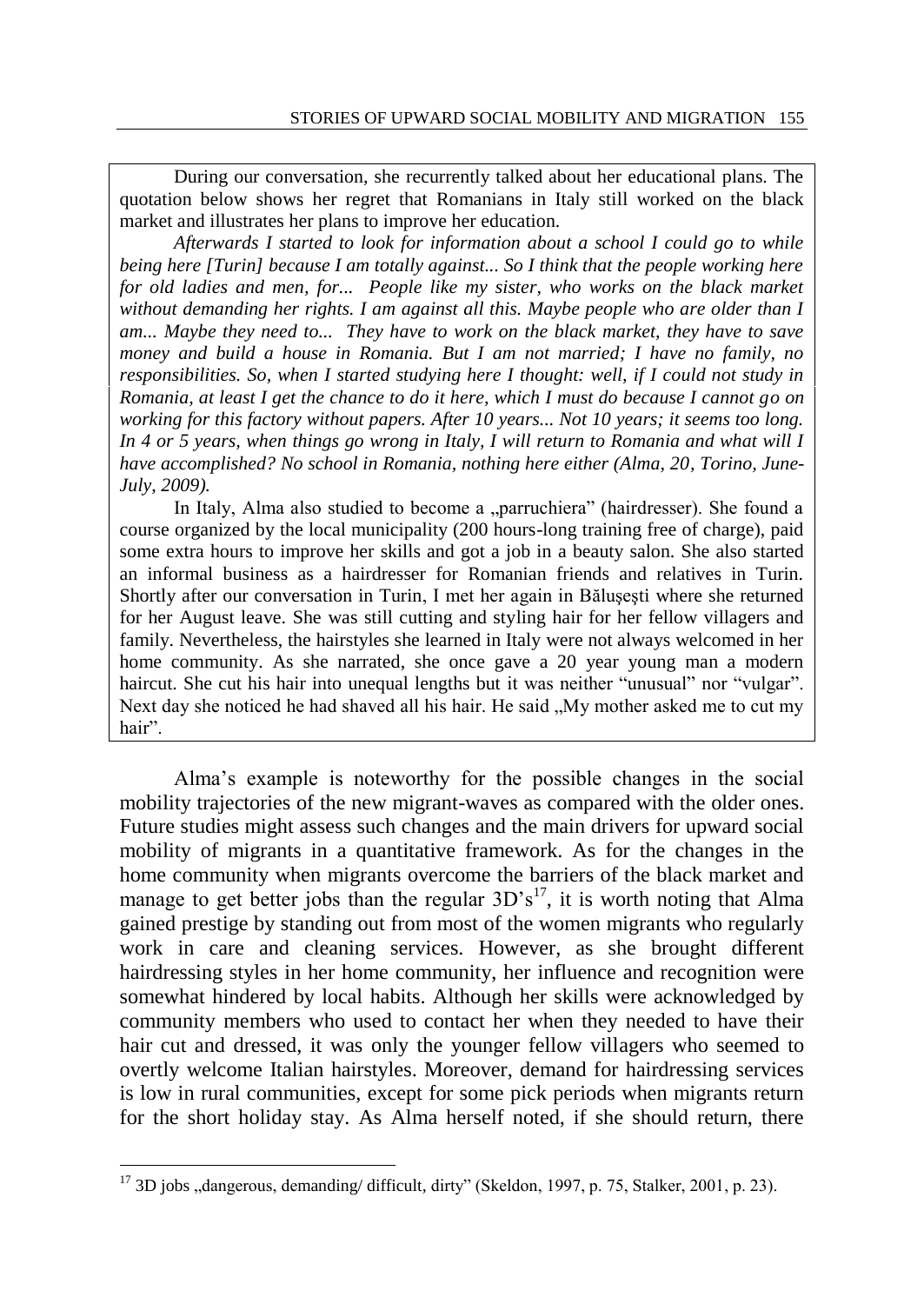would be little chances for her to work as a hairdresser in the commune and she would probably have to look for opportunities in neighboring cities. Although emergent rurban villages came close to urban spaces as regards many residential, consumption or working habits, some other urban routines, such as the demand for beauty treatments, might take more time to be adopted.

#### **6. Conclusions and thoughts from my research journal**

In this paper I explored some of the changes associated to migration, social mobility and rurban spaces. By using some stories of community or individual development I showed how migration changes social mobility trajectories and shapes "rurban" villages, defined here as socio-geographic spaces where standards of living and lifestyles resemble more to host countries and to urban localities in Romania than to the traditional rural spaces.

In one of these rurban spaces, Icuşeşti commune, I saw:

- a mix of colors shaping the local landscape: the old traditional houses with light green or sky blue walls and fences on the one hand, and the new tall villas with red or dark blue rooftops on the other;

- new and old ways of life together when I talked to an old lady wearing dark conservative clothes and a stainless steel watch bracelet;

- an old man riding a noisy scooter and a Dacia 1310 overloaded with watermelons on top of which three young men were yelling "watermelon" to let people know the fruits were for sale. This "watermelon Dacia" was rolling on the same streets as foreign cars with Italian registration plates;

- a migrant's wedding in an old wooden orthodox church in Icuşeşti and the following party 43 km further in a nearby castle, Miclăuşeni.

I have seen all these and I called this locality a place of contrasts because –I thought- there was no gradual process of passing from old to new ways of life, from traditional to modern, from conservative to liberal. Was I right to label it this way? It might be that I had actually witnessed an ordinary transformation in a context where change does not come at a steady pace. This is because in August migrants have to live for a whole year in only one month. They build in August, get married in August and it is in August when they finally have a rest after one year of hard work. Contrasts might actually be represented by the mutual existence of two ways of life that are rapidly evolving to create a rurban space. Whether the old rural ways will eventually wither away as generations change, is yet to be evaluated.

Seeing all this, I wondered what one of the eldest ladies in the village – living in a low traditional cottage and knowing the old ways of the village – thought of the youths who now dress in stylish Italian clothes, of the modern haircuts, and the tall houses, of a way of life that turned its back to land, cattle and farming in favor of jobs that are thousands of kilometers away. I then realized that it was me who perceived the old world as being at odds with the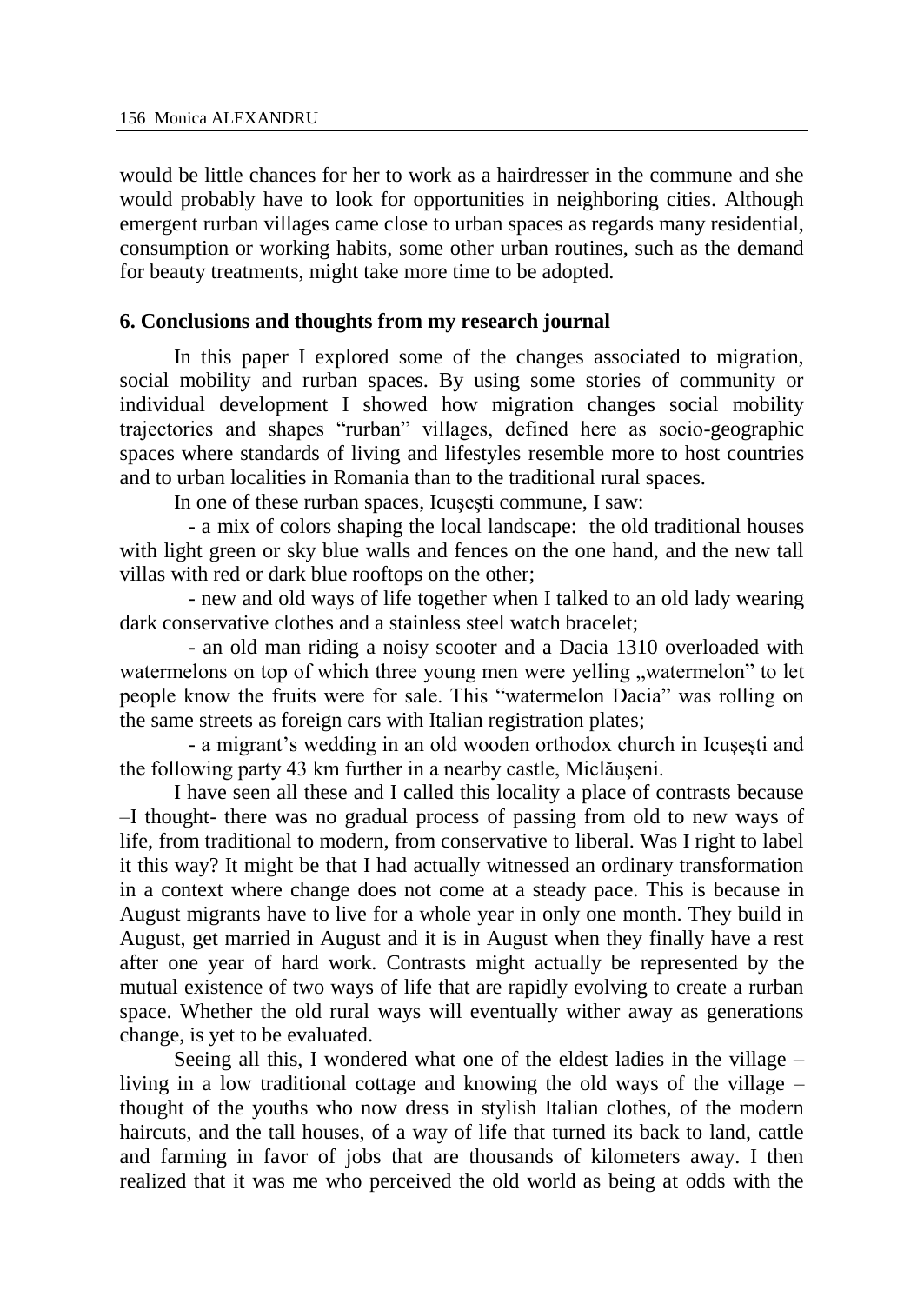one today. This elderly lady slowly led me through the room with old chests and garments to the picture of a nephew. This nephew lived, worked and eventually died in a foreign country during a recent car accident. He was her last relative... I then realized that migration was part of life, from beginning to end and that it could not be seen as something foreign to its nature as the idea of *foreign* country would suggest. Migration was part of everybody's life; it was here and now; there was something new even in the old ways and something old in the new ways. Migration had not only marked the surrounding space but also the flow of time.

# **References**

Alexandru, M. (2012), Inconsistenta de status în analiza migratiei internationale. Migranţi români supracalificaţi angajaţi în sectorul secundar (Status Inconsistency and the Study of International Migration. Romanian Overqualified Migrants Working in the Secondary Sector), *Noi Culturi, noi antropologii* (New Cultures, New Anthropologies), Bucharest: Humanitas & Romanian Society for Social and Cultural Anthropology.

Alexandru, M. (2011), Occupational Mobility in the Context of International Migration. The Case of Romanian Migrants in Italy, *Romanian Journal of Society and Politics*, National School of Political and Administrative Studies, Bucharest, December, 6, 2, 2011.

Ambrosini, Murizio. (2001). The Role of Immigrants in the Italian Labour Market, *International organization for Migration*, Oxford: Blackwell Publishers Ltd. Vol 39, 3, 61-83.

Basch, L., Glick Schiller, N., Szanton Blanc, C. (1994), *Nations Unbound: Transnational Projects, Postcolonial Predicaments, and Deterritorialized Nation-States*, Basel: Gordon and Breach.

Castagnone, E., Eve, M., Petrillo, E.R., Piperno, F., Chaloff, J. (eds.). (2007), *Madri migranti. Le migrazioni di cura dalla Romania e dall'Ucraina in Italia: percorsi e impatto sui paesi di origine,* CeSPI and Fieri: http://www.cespi.it/WP/WP34%20Madri%20migranti.pdf.

Cingolani, P.(2009), *Romeni d'Italia. Migrazioni, vita quotidiana e legami tranznazionali,* Bologna: Mulino.

CURS (2005), Survey conducted by the Centre for Urban and Regional Sociology (CURS) in March 2005 on a sample of 1.199 Romanian migrants who were in Romania at the moment of the interview.

Diminescu, D, Lăzăroiu, S. (2002), *Circulatory migration of Romanians*, IOM.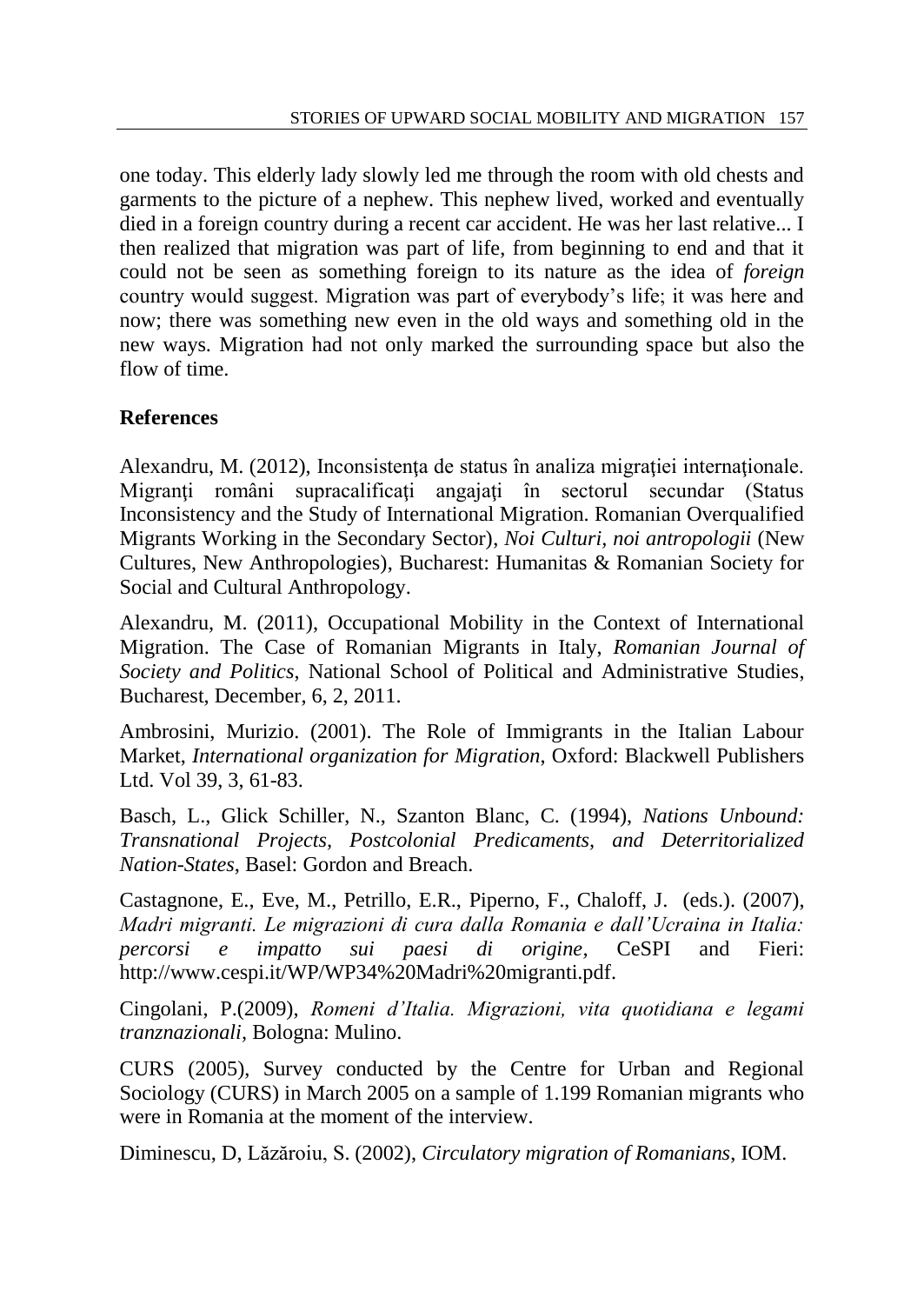Granovetter, M.. (1983), The Strength of Weak Ties: a Network Theory Revisited, *Sociological Theory,* 1, 201-233.

IMAS (2011), Omnibus survey conducted by IMAS in March 2011. Nationwide representative sample of 1040 respondents.

Lăzăroiu, S. (2002), Trafic de femei. O perspectivă sociologică (Trafficking in Human Beings. A Sociological Perspective), *Sociologie Românească*, 2, pp. 57- 81.

Lăzăroiu, S. (2003), *Migraţia românilor în alte ţări şi înapoi 1990-2002 (*Romanian Migration to Other Countries and Back 1990-2002), in Bădescu, [I.,](http://www.google.com/search?tbo=p&tbm=bks&q=inauthor:%22Ilie+B%C4%83descu,+Claudia+Buruian%C4%83,+Gheorghe+%C5%9Ei%C5%9Fe%C5%9Ftean,+Dorel+Abraham%22) Buruiană, C., Siseștean, Gh., Abraham, D. (eds.), "Tăranii și Noua Europă" (Peasants and the New Europe*),* Ed. Mica Valahie, Bucharest.

Lăzăroiu, S. (2003b), More 'Out' than 'In' at the Crossroads between Europe and the Balkans, *Migration Trends in Selected EU Applicant Countries*, Vol. 4., IOM.

Marcus, George, E. (1995). Ethnography in/of the World System: *The Emergence of Multi-Sited Ethnography. Annual Review of Anthropology*, 24, pp. 95-117.

Massey, D.S., Arango, J., Graeme, H., Kouaouci, A., Pellegrino, A., Taylor, E.J., Theories of International Migration: A Review and Appraisal, *Population and Development Review*, 19, 3, pp. 431-466.

Mills, W.C., Situated Actions and Vocabularies of Motive, *American Sociological Review*, Vol. 5, No. 6, pp. 904-913.

Morokvasic-Müller, M. (1999), La mobilité transnationale comme ressource: le cas des migrants de l'Europe de l'Est, *Cultures & Conflits*, pp. 33-34, [http://conflits.revues.org/index263.html.](http://conflits.revues.org/index263.html)

Okólski, M. (2004), *The Effects of Political and Economic Transition on International Migration in Central and Eastern Europe*, in Massey, D.S., Taylor, E.J. (eds.), "International migration: prospects and policies in a global market", Oxford: Oxford University Press*.*

Parsons, T. [1949] (1954), *Essays in Sociological Theory,* revised edition, New York, Collier-Macmillan Limited/ London: The Free Press.

Pop, D. (2006), *The Developmental Effectiveness of Remittances: Case Study on Huedin Town, Romania*, Global Development Network Southeast Europe (GDN-SEE), The Vienna Institute for International Economic Studies.

Potot, S. (2000), Etude de deux reseaux migratoires roumains, *Sociologie Românească,* 2, pp. 101-119.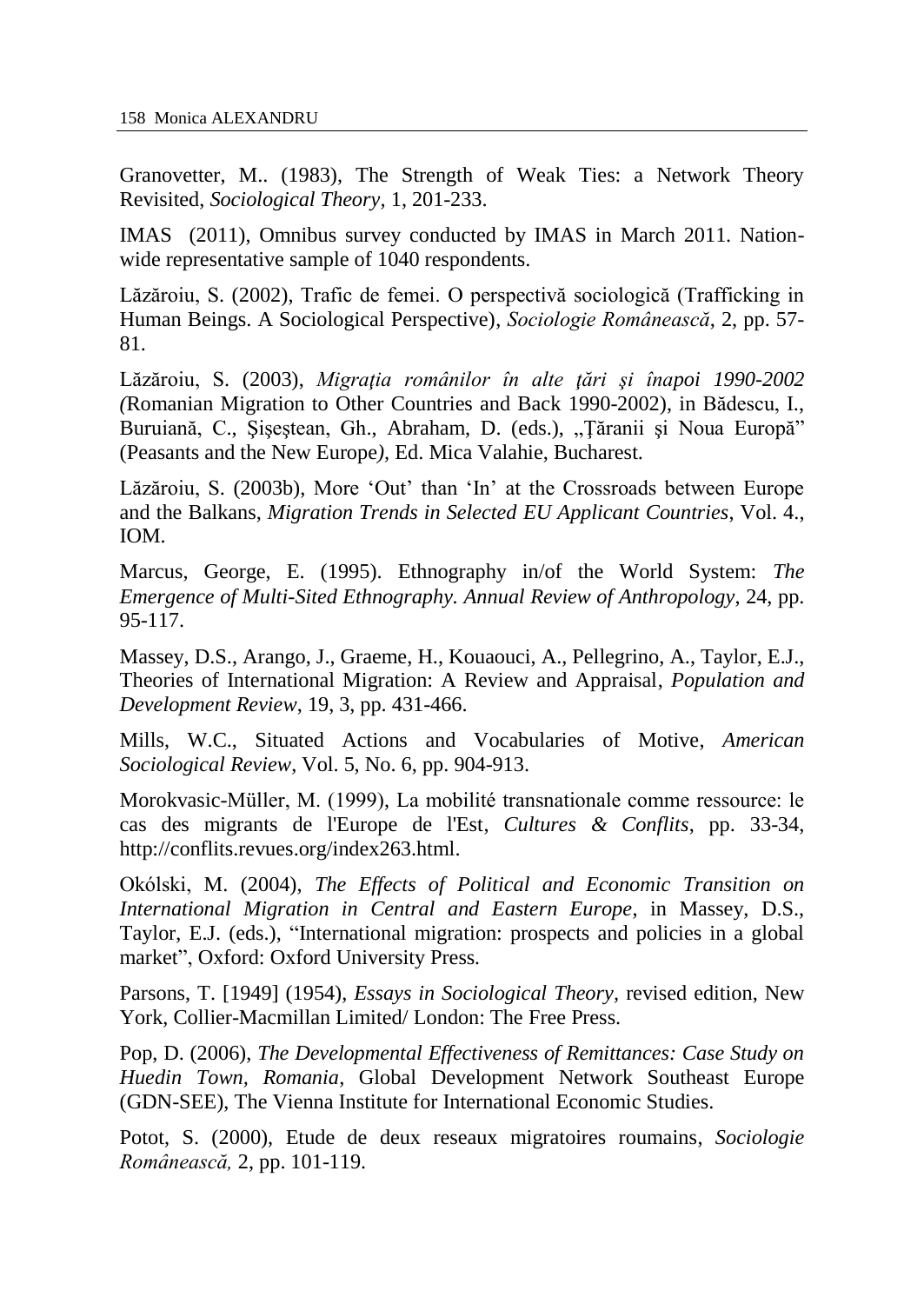Rose, E. (1982), Epistle to Kaplan: Remarks on the Ethno-Inquiries, *Sociolinguistic Newsletter*, Vol. 13, No 1, pp. 18-26.

Rose E. (1992), *The Werald Boulder*, Colorado, The Waiting Room Press.

Rotariu, T., Mezei, E. (1999), Asupra unor aspecte ale migratiei interne recente din România (Recent Aspects of The Internal Migration in Romania), *Sociologie Românească*, 3, pp. 5-37.

Sandu, D. (1984), *Fluxurile de migraţie în România* (*Migration Flows in Romania*), Bucharest: Academiei Publishing House.

Sandu, D. (2000), Migratia circulatorie ca strategie de viata (Circulatory Migration as Life Strategy), *Sociologie Românească,* 2, 5-29.

Sandu, D. (2006), *Locuirea temporară în străinătate. Migraţia economică a românilor 1990-2006 (Living abroad on a temporary basis – Romanians' economic migration: 1990-2006),* Bucharest: OSF.

Sandu, D., Alexandru, M. (2009), *Migraţia şi consecinţele sale* (*Migration and its Consequences*), in Preda, M. (ed.), "Riscuri și inechități sociale în România" (Risks and Social Inequities in Romania), Bucharest: Polirom.

Sandu, D. (2010), *Lumile sociale ale migraţiei româneşti în străinătate* (Social Worlds of Romanian Migration Abroad), Bucharest: Polirom.

Schütz, A, [Van Breda,](http://www.amazon.com/s/ref=ntt_athr_dp_sr_2?_encoding=UTF8&sort=relevancerank&search-alias=books&ie=UTF8&field-author=H.L.%20van%20Breda) H.L., Natanson, M.A. (eds.) [1962] (1982), *Collected Papers I. The Problem of Social Reality*, Springer.

Schütz, A., Luckmannm, T. [1983] (1989), *The Structures of the Life-world*, Vol. 2, Northwestern University Press. Evanston, Illinois.

Sorokin. P.A. (1959), *Social and cultural Mobility*, New York: The Free Press.

Skeldod, R. (1997), *Migration and Development. A Global Perspective*, Essex: Longman.

Stalker, P. (2001), *The No-Nonsense Guide to International Migration*, Oxford: New Internationalist.

Stark, O. Bloom, D.E. (1985), The New Economics of Labor Migration, *The American Economic Review,* 75, 2, pp. 173-178.

Stalker, P.(2000), *Workers without Frontiers: the Impact of Globalization on International Migration*, Colorado: Lyenne Rienner Publishers.

Vlase, I. (2008), *Le genre dans la structuration du procesus migratoire. Le cas d'une population rurale romaine a Rome*, PhD Thesis, Universite de Neuchatel, http://antropo.ro/biblioteca/lucrari-de-doctorat/le-genre-dans-la-structuration-duprocessus-migratoire-ionela-vlase.html.